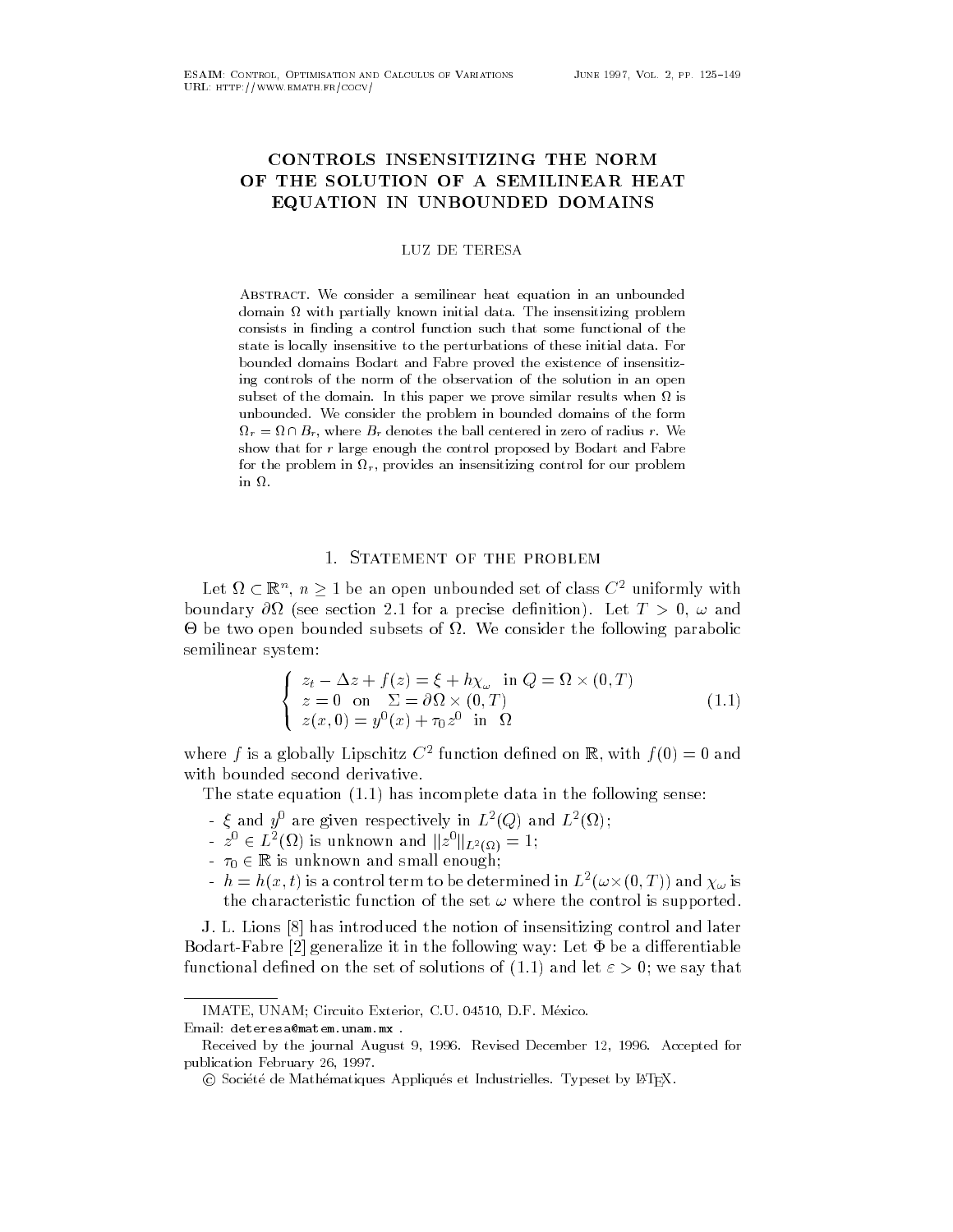$t \sim 1$  insensitizes z if  $t \sim 1$ 

$$
\left| \frac{\partial \Phi(z(x,t;h,\tau_0))}{\partial \tau_0} \right|_{\tau_0=0} \right| \le \varepsilon. \tag{1.2}
$$

This definition means that the functional  $\Phi$  is locally " $\varepsilon$ -insensitive" to the perturbation  $\tau_0 z$  . There are of course many possible choices of  $\Phi$  but insensitivity condition  $(1.2)$  is not of use unless it may be reformulated as a more explicit control problem. This is why it seems reasonable for  $\Phi$  to be the square of the  $L^2$  norm of the state in some observation subset  $\Theta \subset \Omega$ . When

$$
\Phi(z) = \frac{1}{2} \int_0^T \int_{\Theta} z^2(x, t) dx dt
$$
\n(1.3)

it can be proved (see [2] or Appendix A) that the condition of  $\varepsilon$ -insensitivity  $(1.2)$  is equivalent to an approximate control problem. This equivalence is given in the following proposition Note that the original notion of insensi tizing control proposed by Lions [8] (which corresponds to  $\varepsilon = 0$  in (1.2)) can be reformulated into a exact control problem into a exact control problem by a exact control problem by a Bodart and Fabre leads to an approximate control problem

I KOFOSITION I.I. Let y and y be the solutions of the following casculte system:

$$
\begin{cases}\n y_t - \Delta y + f(y) = \xi + h\chi_\omega & \text{in } Q \\
 y = 0 & \text{on } \Sigma \\
 y(.,0) = y^0 & \text{in } \Omega\n\end{cases}
$$
\n(1.4)

$$
\begin{cases}\n-q_t - \Delta q + f'(y)q = y\chi_{\Theta} & \text{in } Q \\
q = 0 & \text{on } \Sigma \\
q(.,T) = 0 & \text{in } \Omega\n\end{cases}
$$
\n(1.5)

where  $\chi_{\rm e}$  is the characteristic function of the observation subset  $\Theta$ .

Then the condition (1.2) of  $\varepsilon$ -insensitivity is equivalent to

$$
||q(.,0)||_{L^{2}(\Omega)} \leq \varepsilon. \tag{1.6}
$$

**ILEMARK 1.2. ODSETTE THAT EQUATION (1.9) IS SOLVED BACKWALD IN THILE.** DO in  $(1.6)$  we are asking for a control h such that the corresponding solution of (1.0) enters the ball in  $L^-(\Omega)$  of radius  $\varepsilon$  centered in zero after a time interval of length T This is precisely an approximate control problem However the control h acts indirectly in the equation of q through the variable y. This makes this approximate controllability problem technically more difficult. For classical approximate controllability in bounded domains we refer to [6]. The case of unbounded domains has been studied in

When - is a bounded set Bodart and Fabre proved the following result

THEOREM 1.3. Assume that  $\Omega$  is bounded. If  $\omega \cap \Theta \neq \emptyset$  and the function f is of class  $C^1$  and globally Lipschitz, then for every  $\varepsilon > 0$  there exists  $h \in L^2(\omega \times (0,T))$   $\varepsilon$ -insensitizing the functional (1.3). Esaim- Cocv June Vol pp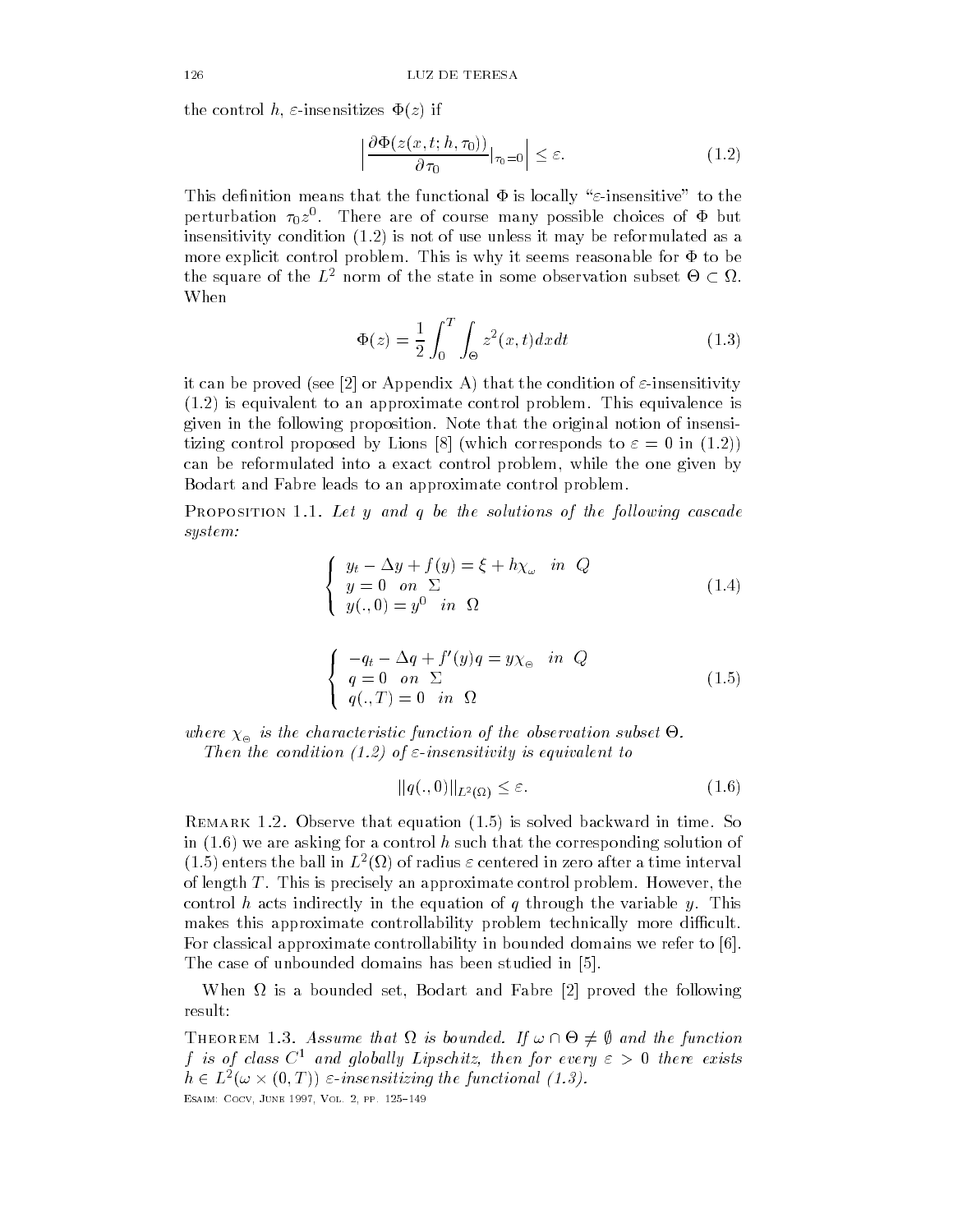In order to prove Theorem 1.3 Bodart and Fabre first show the approximate controllability of the double linear system with potentials

$$
\begin{cases} \zeta_t - \Delta \zeta + a(x, t)\zeta = h\chi_\omega & \text{in } Q\\ \zeta = 0 & \text{on } \Sigma\\ \zeta(., 0) = 0 & \text{in } \Omega \end{cases}
$$
 (1.7)

$$
\begin{cases}\n-\eta_t - \Delta \eta + b(x, t)\eta = \zeta \chi_{\Theta} & \text{in } Q \\
\eta = 0 & \text{on } \Sigma \\
\eta(., T) = 0 & \text{in } \Omega\n\end{cases}
$$
\n(1.8)

with  $a(x, t), b(x, t) \in L^{\infty}(Q)$ . Then, by a fixed point method they obtain the  $\varepsilon$ -insensitizing condition for the cascade system  $(1.4)-(1.5)$ . This fixed point technique based on Schauder s Theorem uses the boundedness of and the compactness of Sobolev's embeddings.

In this paper we prove the following results for unbounded sets -

 $\big\{$ 

THEOREM 1.4. Let  $\Omega \subset \mathbb{R}^n$  be an open and unbounded set with boundary of class  $C^2$  uniformly. Assume that  $\omega \cap \Theta \neq \emptyset$ , the function f is of class  $C^2$ . globally Lipschitz and with bounded second derivative,  $f(0) = 0$ . Suppose that the data  $\xi \in L^2(Q)$  and  $y^0 \in L^2(\Omega)$  have compact support, then for every  $\varepsilon > 0$ , there exists a control  $h \in L^2(\omega \times (0,T))$ ,  $\varepsilon$ -insensitizing the functionally defined as a set of  $\mathcal{L}$ 

In this theorem we assume, in particular, the data  $\zeta$  and  $y$  -to have compact support. This condition can be eliminated in space dimensions  $1\leq n\leq 6$ .

THEOREM 1.5. Suppose that  $1 \leq n \leq 6$ . Assume that  $\Omega$ ,  $\omega$ ,  $\Theta$  and f satisfy the assumptions of Theorem 1.4. Then for every  $\varepsilon > 0$ ,  $\xi \in L^2(Q)$  and  $y^0 \in L^2(\Omega)$  there exists a control  $h \in L^2(\omega \times (0,T))$ ,  $\varepsilon$ -insensitizing the functional

Furthermore, if  $n > 7$ , the same holds for data  $\xi \in L^1(0,T;L^2(\Omega))$  $L^{n/2}(\Omega)$  and  $y^0 \in L^2(\Omega) \cap L^{n/2}(\Omega)$ .

To prove Theorem 1.4 we use an approximation technique introduced in  $|\partial|$ . For data  $\zeta$  and  $\eta$  -with compact support we consider the problem in bounded sets of the form  $\Omega_r = B_r \cap \Omega$ , where  $B_r$  denotes the ball centered at 0 and radius r. We show that the controls  $h_r$  proposed in [2] are uniformly bounded in  $L^2(\omega \times (0,T))$ . This fact with some a priori estimates allow to prove that for r large enough the control in the restricted domain provides an insensitizing control for the functional in the whole domain - Observe that the conditions on f are more restrictive than those of Theorem one more bounded derivative is required Since - is not bounded we heed to ask  $\gamma(0) = 0$  in order to ensure that the solutions belong to  $L^-(Q)$ . As we will see the restrictions over the derivatives appear in a natural way when we estimate the norm

$$
||q(.,0) - q_r(.,0)||_{L^2(\Omega_r)}
$$
\n(1.9)

where  $y, q, y_r$  and  $q_r$  are the solutions of

$$
\begin{cases}\n y_t - \Delta y + f(y) = \xi + h_r \chi_\omega \text{ in } Q \\
 y = 0 \text{ on } \Sigma \\
 y(.,0) = y^0 \text{ in } \Omega\n\end{cases}
$$
\n(1.10)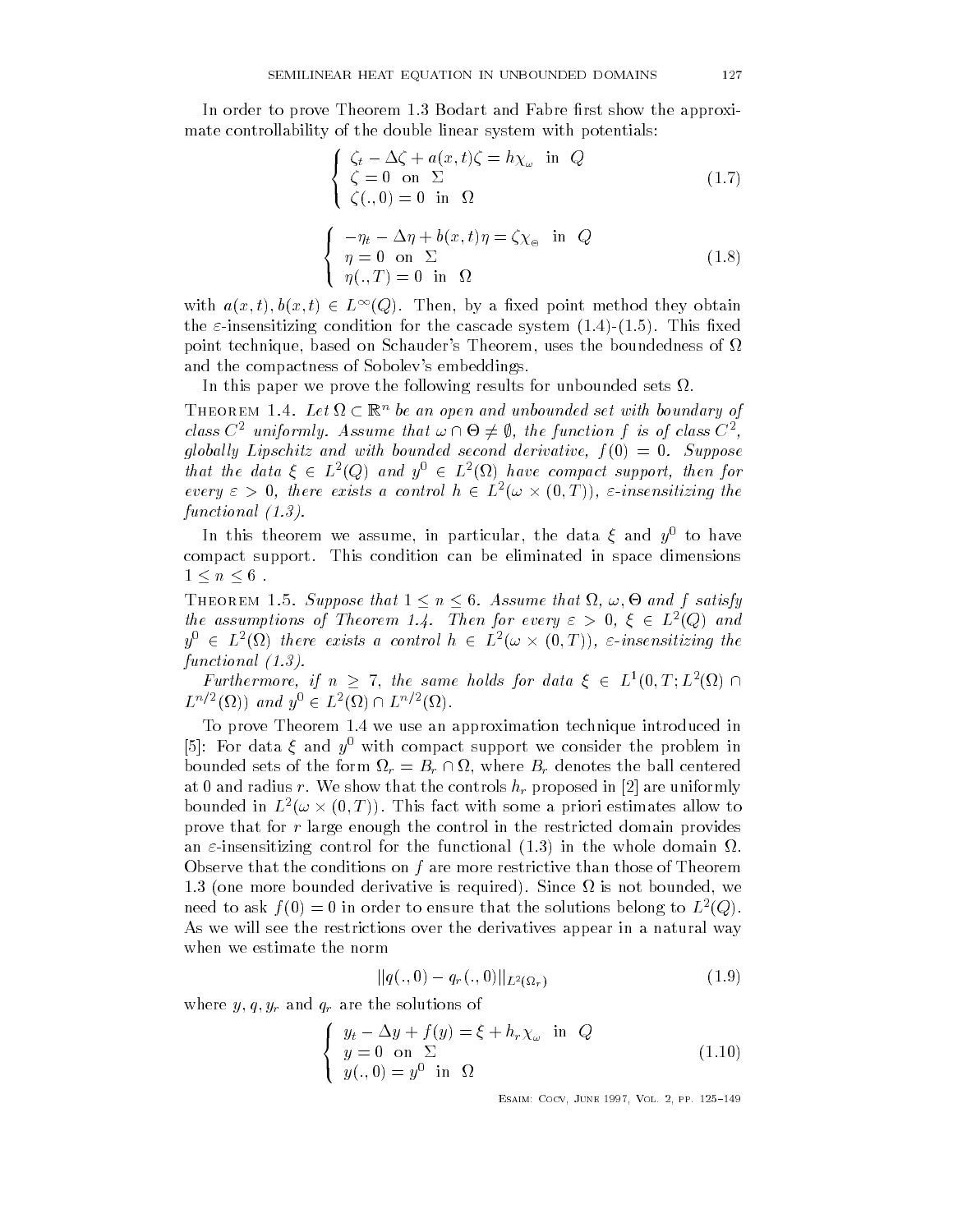$$
\begin{cases}\n-q_t - \Delta q + f'(y)q = y\chi_{\Theta} & \text{in } Q \\
q = 0 \text{ on } \Sigma \\
q(.,T) = 0 \text{ in } \Omega\n\end{cases}
$$
\n(1.11)

$$
\begin{cases}\n y_{r,t} - \Delta y_r + f(y_r) = \xi + h_r \chi_\omega & \text{in } Q_r \\
 y_r = 0 & \text{on } \Sigma_r \\
 y_r(.,0) = y^0 & \text{in } \Omega_r\n\end{cases}
$$
\n(1.12)

$$
\begin{cases}\n-q_{r,t} - \Delta q_r + f'(y_r) q_r = y_r \chi_{\Theta} & \text{in } Q_r \\
q_r = 0 & \text{on } \Sigma_r \\
q_r(.,T) = 0 & \text{in } \Omega_r\n\end{cases}
$$
\n(1.13)

respectively, and  $Q_r = \Omega_r \times (0,T)$ ,  $\Sigma_r = \partial \Omega_r \times (0,T)$ .

 $\big\{$ 

 $\big\{$ 

 $\big\{$ 

The paper is organized in the following way: In section 2 we study the existence and properties of the minima of some functional arising in the in sensitizing control of linear system In particular section is devoted to prove a uniform bound of these minima. In section 3 we prove the convergence of the solutions of system  $(1.12)$ - $(1.13)$  in the restricted domain  $Q_r$ to the solution in the global domain when the data  $\zeta$  and  $y$  -have compact  $$ support. In section 4 we prove Theorem 1.4. The proof of Theorem  $1.5$  is given by density arguments in section 5. For the sake of clarity of the exposition some of the most technical proofs are included in section 6 at the end of the paper In the Appendix we give an sketch of the proof of Proposition 1.1.

We are going to consider the following hypotheses throughout the paper excluding section  $5$  in which  $[H5]$  is omitted:

- (H1)  $f \in C^2(\mathbb{R})$ , globally Lipschitz,  $f(0) = 0$ ,  $|f''|_{L^{\infty}} = M < \infty$ ,  $|f'|_{L^{\infty}} =$  $L < \infty$ .
- (H2)  $\Omega \subset \mathbb{R}^n$  is an unbounded open set of class  $C^2$  uniformly.
- (H3)  $\Theta$ ,  $\omega \subset \Omega$ , are bounded open sets such that  $\Theta \cap \omega \neq \emptyset$ .
- $(H4)$   $h\chi_{\omega} \in L^2(\mathbb{R}^n \times (0,T)).$
- (H5)  $\xi \in L^2(Q)$  and  $y^0 \in L^2(\mathbb{R}^n)$  with compact support. Moreover, we fix  $\rho > 0$  such that supp  $y^0 \subset B_\rho$  , supp  $\xi \subset (B_\rho \times (0,T)), \omega, \Theta \subset B_\rho$  .

Observe that the regularity of the domain - is not essential for the re sults of this paper since we are asking homogeneous Dirichlet boundary conditions Everything can be done in a connected open and unbounded addition is the complete to work in an unbounded domain of class in the complete to work and an unbounded of c  $C<sup>2</sup>$  uniformly in order to use the regularity that the elliptic theory provides us and to avoid further technical developments This is used in particular during the proof of Theorem 1.5.

# of the linearized system

### 2.1. PRELIMINARIES

For the sake of completeness we recall rst of all the denition of domain of class  $\bf C$  - uniformly. We say that a domain  $u$  (bounded or not) is uniformly regular of class  $C^s(s \geq 1)$  (see [3] or [13]), if there exists an integer  $r > 0$ Esaim- Cocv June Vol pp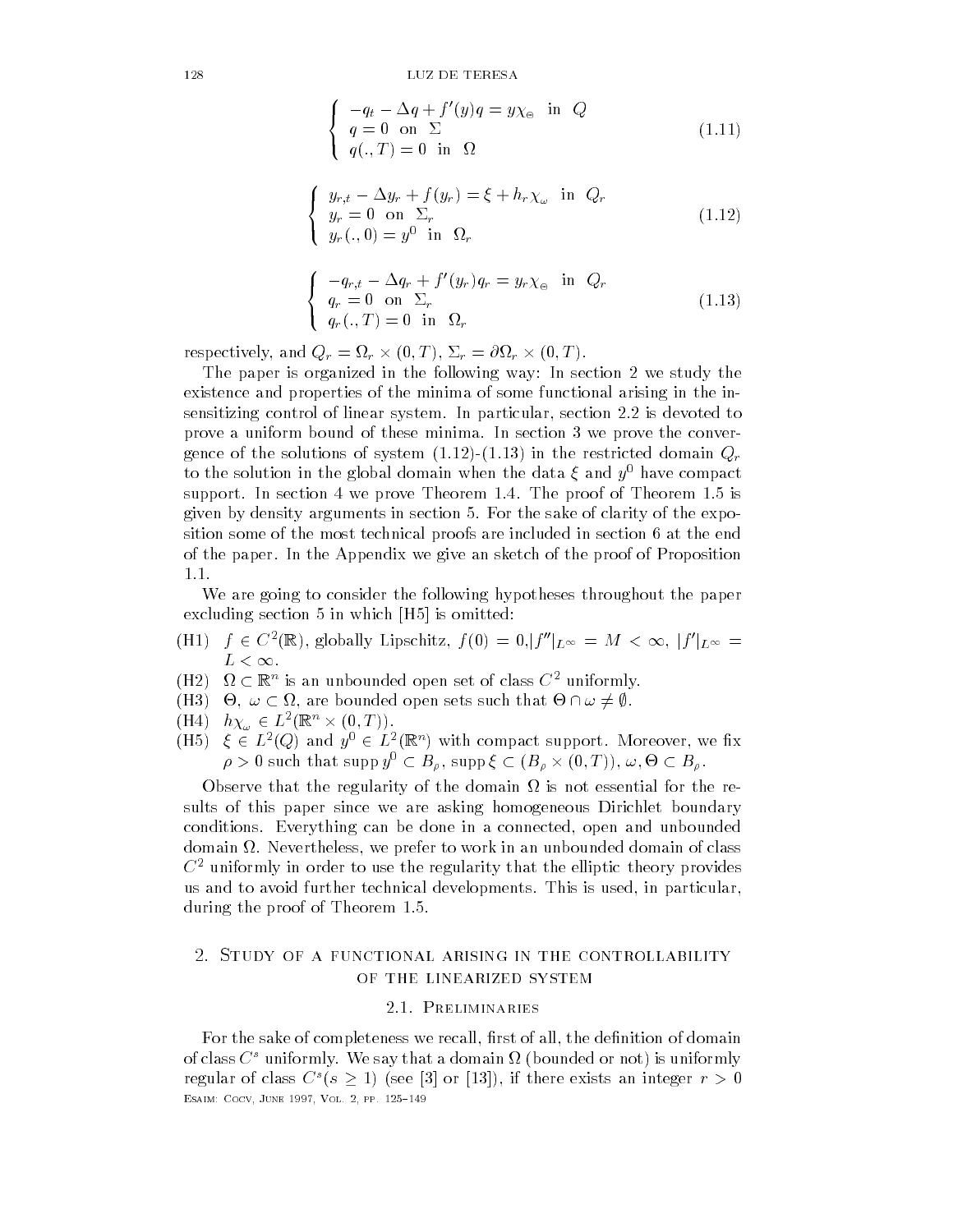and sequences  $\{N_j\}$  of open subsets of  $\mathbb{R}^n$  and homeomorphisms  $\{\psi_j\}$  of  $N_j$ on the unit ban in its such that:

- 
- $\text{inj} \ \ \psi_i(N_i \cap \Omega) = \{x : |x| < 1, x_n > 0\}, \psi_i(N_i \cap \partial \Omega) = \{x : |x| < 1, x_n = 0\};$
- iii) If  $N_j'=\psi_j^{-1}(|x|< 1/2),$   $\cup_j N_j'$  contains the  $(1/r)$ -neighborhood of  $\partial\Omega;$
- ii)  $\psi_j(N_j \cap \Omega) = \{x : |x| < 1, x_n > 0\}, \psi_j(N_j \cap \Omega) = \{x : |x| < 1, x_n \}$ <br>
iii) If  $N_j' = \psi_j^{-1}(|x| < 1/2), \cup_j N_j'$  contains the  $(1/r)$ -neighborhood<br>
iv) For  $y \in N_j$ ,  $x \in \psi_j(N_j)$  we have  $|(D^{\alpha}\psi_j)(y)| \leq r$ ,  $|(D^{\alpha}\psi_j^{-1})(x)|$  $\{ \begin{array}{l} < 1, x_n = 0 \}; \ \text{hood of } \partial \Omega; \ \frac{-1}{i}(x) \leq r, \end{array}$ If  $N_j = \psi_j^{-1}(|x| <$ <br>For  $y \in N_j$ ,  $x \in$ <br>for all  $|\alpha| < s$ .

For  $0 \leq t_1 \leq t_2$  we denote by  $A^-(t_1, t_2; \Omega)$  the following Banach space:

$$
X^{2}(t_{1}, t_{2}; \Omega) = L^{2}(t_{1}, t_{2}; H_{0}^{1}(\Omega)) \cap H^{1}(t_{1}, t_{2}; L^{2}(\Omega))
$$

 $\big\{$ 

with the natural norm  
\n
$$
\| \|_{X^2(t_1,t_2;\Omega)} = \left( \| \|_{L^2(t_1,t_2;H_0^1(\Omega))}^2 + \| \|_{H^1(t_1,t_2;L^2(\Omega))}^2 \right)^{1/2}.
$$

Let  $b(x,t) \in L^{\infty}(Q)$  and  $0 < t_1 < t_2$ . We recall (see [7], Theorem 9.1, page the existence of constants C depending on b - and T and  $C_{t_1,t_2}>0$  (depending of  $b,\Omega,t_1$  and  $t_2)$  such that, for every  $k\in L^2(Q)$  and  $w^0 \in L^2(\Omega)$ , the solution w of

$$
\begin{cases}\nw_t - \Delta w + b(x, t)w = k \text{ in } Q \\
w(x, t) = 0 \text{ on } \Sigma \\
w(x, 0) = w^0(x) \text{ in } \Omega\n\end{cases}
$$

satisfies

$$
\left\{ \begin{array}{l} \|w\|_{L^{\infty}(0,T;L^{2}(\Omega))} \leq C(\|w^{0}\|_{L^{2}(\Omega)} + \|k\|_{L^{2}(Q)}) \\ \|w\|_{X^{2}(t_{1},t_{2};\Omega)} \leq C_{t_{1},t_{2}}(\|w^{0}\|_{L^{2}(\Omega)} + \|k\|_{L^{2}(Q)}). \end{array} \right. \tag{2.1}
$$

Let us define now for  $a_r(x,t),$   $b_r(x,t)$   $\in$   $L^{\infty}(Q_r),$   $\eta^d$   $\in$   $L^2(\Omega_r)$  and  $\varphi_r^0$   $\in$  $L \left( \Delta L_r \right)$ 

$$
J_r(\varphi_r^0; a_r, b_r, \eta^d) = \frac{1}{2} \int_{\omega \times (0,T)} |\psi_r|^2 dx dt + \varepsilon ||\varphi_r^0||_{L^2(\Omega_r)} - \int_{\Omega_r} \eta^d \varphi_r^0 dx
$$

where  $\varphi_r$  and  $\psi_r$  are solutions of

$$
\begin{cases}\n\varphi_{r,t} - \Delta \varphi_r + b_r(x,t)\varphi_r = 0 \text{ in } Q_r \\
\varphi_r = 0 \text{ on } \Sigma_r \\
\varphi_r(.,0) = \varphi_r^0 \text{ in } \Omega_r\n\end{cases}
$$
\n
$$
\begin{cases}\n-\psi_{r,t} - \Delta \psi_r + a_r(x,t)\psi_r = \varphi_r \chi_\circ \text{ in } Q_r \\
\psi_r = 0 \text{ on } \Sigma_r \\
\psi_r(.,T) = 0 \text{ in } \Omega_r.\n\end{cases}
$$
\n(2.3)

For each bounded subdomain  $\Omega_r = \Omega \cap B_r,$  that is for each  $r > 0$  fixed, Bodart and Fabre proved that  $J_r(\cdot; a_r, b_r, \eta^d)$  reaches its minimum at a unique point  $\hat{\varphi}_r^0 \in L^2(\Omega_r)$ . Moreover, let  $(\hat{\varphi}_r, \psi_r)$  denote the solutions to  $(2.2)$ - $(2.3)$ corresponding to data  $\varphi_r$ . If  $\eta_r$  is the solution of  $(1.8)$  (in  $Q_r, \ u = a_r, \ v = b_r$ ) corresponding to  $n = \varphi_r$ , then

$$
\|\eta_r(0)-\eta^d\|_{L^2(\Omega_r)}\leq\varepsilon.
$$

That is  $n = \psi_r$  is an approximate control for the cascade intear problem in the truncated domains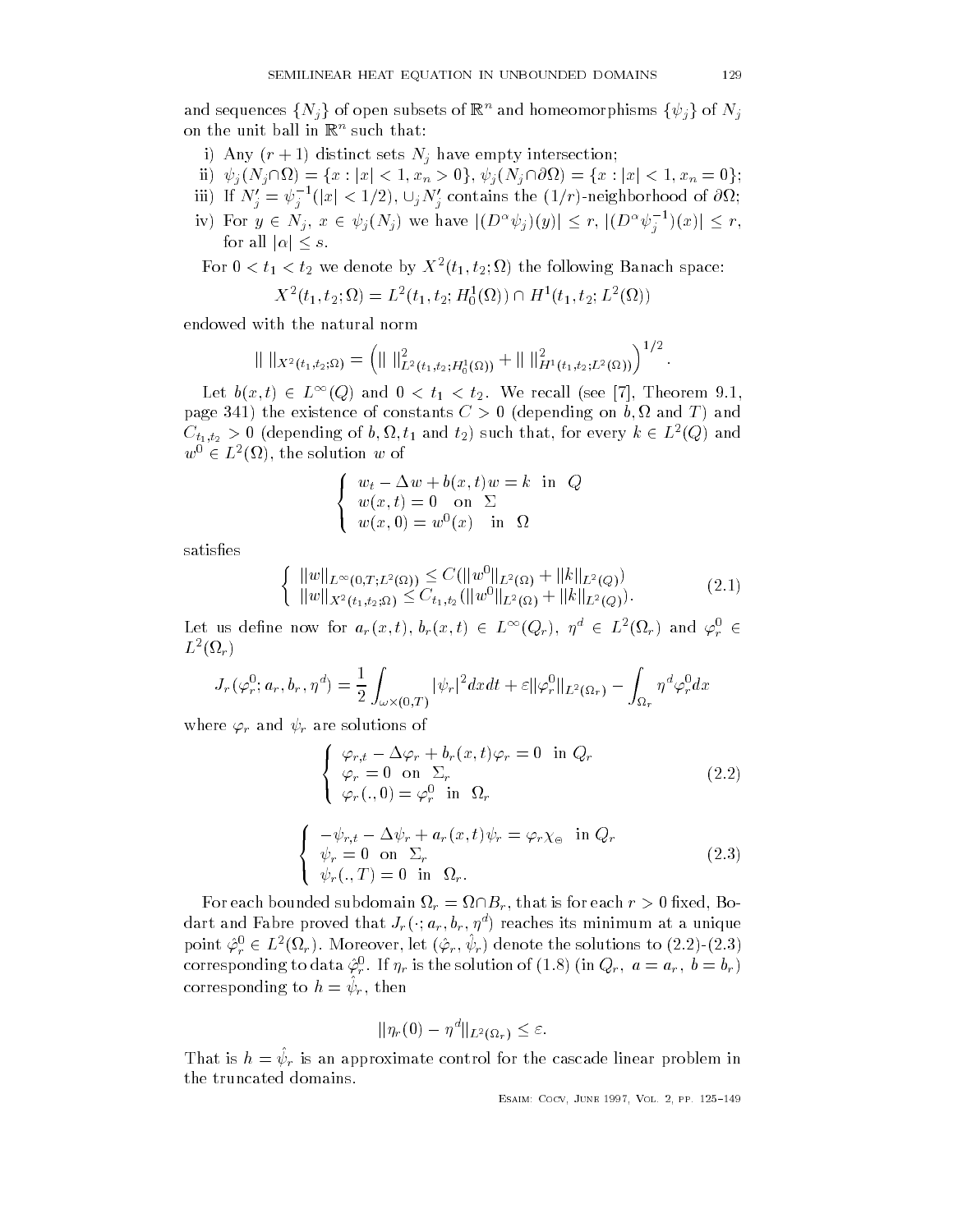For  $\varphi^0 \in L^2(\Omega_r)$  [resp.  $\varphi \in L^2(Q_r)$ ] we denote by  $\widetilde{\varphi^0}$  [resp.  $\widetilde{\varphi}$ ] the extension by zero of  $\varphi$  -fresp.  $\varphi$  from the resp. to  $\varphi$  fie.

$$
\widetilde{\varphi^0} = \begin{cases} \varphi^0 & \text{in } \Omega_r \\ 0 & \text{in } \Omega \backslash \Omega_r \end{cases}, \qquad \widetilde{\varphi} = \begin{cases} \varphi & \text{in } Q_r \\ 0 & \text{in } Q \backslash Q_r. \end{cases}
$$

## 2.2. UNIFORM BOUND ON THE MINIMIZERS

The following result provides a uniform bound of the controls proposed in the previous section for the linear system in the truncated domains

PROPOSITION 2.1. Let  $\{\tilde{a_r}\}_r$ ,  $\{\tilde{b_r}\}_r$  be bounded sequences in  $L^{\infty}(Q)$ . Suppose that  $\{\tilde{\eta}_r^d\}_r \subset L^2(\Omega)$  converges strongly in  $L^2(\Omega)$  to  $\eta^d$  when  $r \to \infty$ . ences in  $L^{\infty}(Q)$ . Sup-<br>
(b) to  $n^d$  when  $r \to \infty$ . Then, there exists  $C > 0$  independent of r, such that

$$
\|\hat{\varphi}_r^0\|_{L^2(\Omega_r)} \le C \quad \text{for every } r > 0 \tag{2.4}
$$

and

 $\|\psi_r\|_{L^2(Q_r)} \leq C$  for every  $r > 0$  (2.5)

where  $\varphi_r$  is the minimizer of  $J_r(., a_r, o_r, \eta_r)$  and  $\psi_r$  is the corresponding solution and the contract of the contract of the contract of the contract of the contract of the contract of the contract of the contract of the contract of the contract of the contract of the contract of the contract of t

The proof of Proposition 2.1 needs the following two results. The first one is a unique continuation property a consequence of a result due to Saut and Scheurer For the proof see Theorem The second one is a consequence of a classical compactness result see Theorem However since - is unbounded its proof is technical and computations are long To make the paper easier to read we give a detailed proof of Proposition 2.3 in section 6 at the end of the paper.

THEOREM 2.2. Let  $\Omega \subset \mathbb{R}^n$  be an arbitrary open and connected subset. Let  $Q = \Omega \times (0,T)$  and  $a(x,t) \in L^{\infty}(Q)$ . Let  $\vartheta$  be an open and nonempty subset of  $\Omega$  and  $\varphi \in L^2_{loc}(0,T;H^2_{loc}(\Omega))$ , such that

$$
\begin{cases}\n-\varphi_t - \Delta \varphi + a(x, t)\varphi = 0 & \text{in } Q \\
\varphi = 0 & \text{in } \vartheta \times (0, T).\n\end{cases}
$$

Then 

 $\varphi \equiv 0$  in Q.

**PROPOSITION** 2.3. Let  $\{c_r\}_r \subset L^{\infty}(Q_r)$  be a sequence such that  $\{\tilde{c}_r\}$  is bounded in  $L^{\infty}(Q)$ ,  $\gamma_r^0 \in L^2(\Omega_r)$  such that  $\{\widetilde{\gamma_r^0}\}_r$  is bounded in  $L^2(\Omega)$  and  $g_r \in L^{\infty}(0,T; L^2(\Omega_r))$  with  $\{\widetilde{g_r}\}_r$  bounded in  $L^{\infty}(0,T; L^2(\Omega))$ . Let  $\gamma_r$  be the solution of the following system:

$$
\begin{cases}\n\gamma_{r,t} - \Delta \gamma_r + c_r(x,t)\gamma_r = g_r & \text{in } Q_r \\
\gamma_r = 0 & \text{on } \Sigma_r \\
\gamma_r(.0) = \gamma_r^0 & \text{in } \Omega_r\n\end{cases}
$$
\n(2.6)

Then, there exist  $\gamma^0 \in L^2(\Omega)$ ,  $q \in L^2(Q)$ ,  $\gamma \in L^{\infty}(0,T; L^2(\Omega)) \cap C([0,T];$  $H_{loc}^{-}(\Omega))\text{, and a subsequence (still denoted by the substack r) such that }$ 

> $\widetilde{\gamma_r^0} \rightharpoonup \gamma^0$  weakly in  $L^2(\Omega)$ - $(2.7)$

$$
\tilde{g}_r \rightharpoonup g \ weakly \ in \ L^2(Q); \tag{2.8}
$$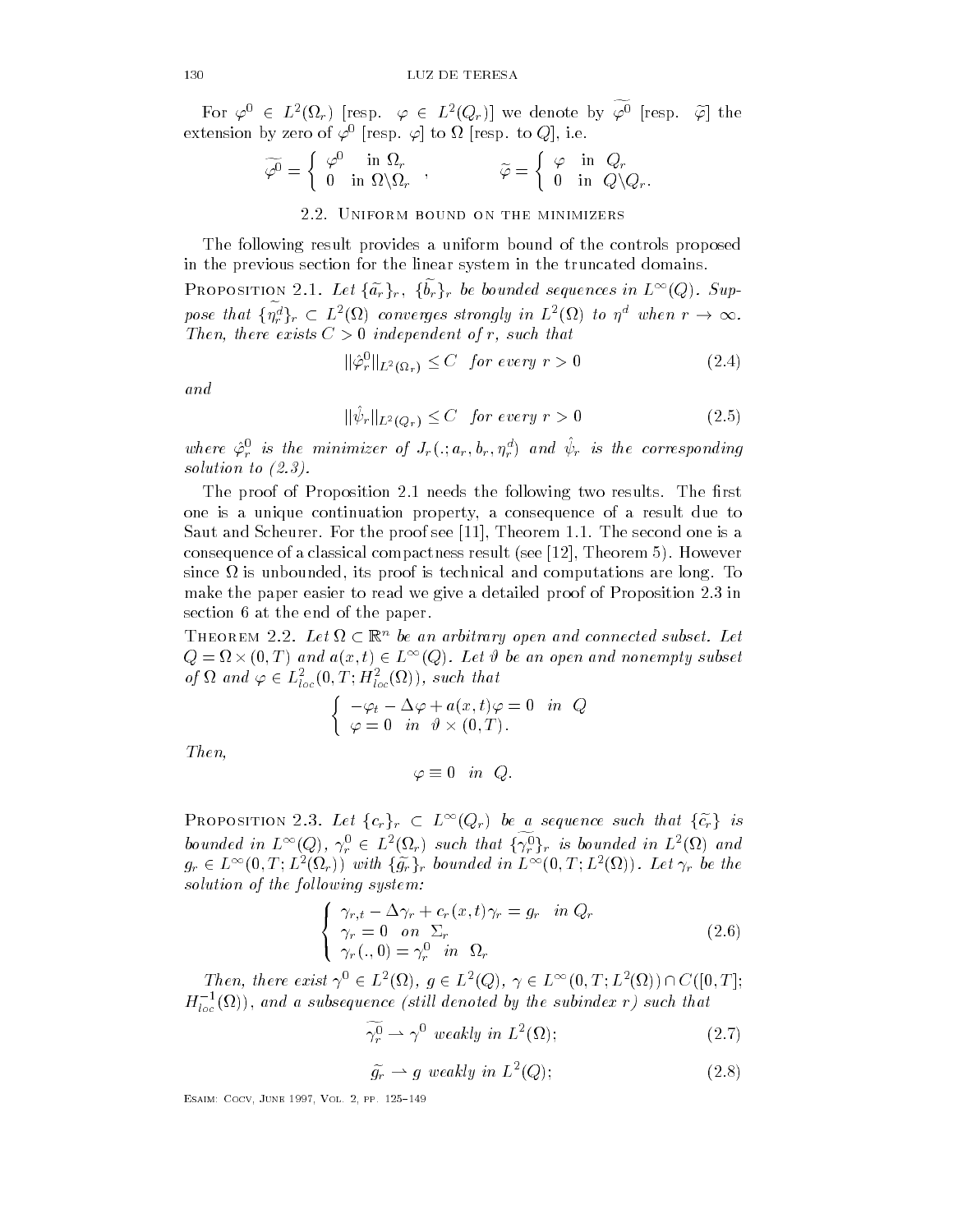$$
\widetilde{\gamma_r} \rightharpoonup \gamma \ weakly \ in \ L^2(Q); \tag{2.9}
$$

$$
\widetilde{\gamma_r} \to \gamma \ \text{ strongly in } L^2(\varepsilon, T; L^2_{loc}(\Omega)), \ \forall 0 < \varepsilon < T; \tag{2.10}
$$

$$
\widetilde{\gamma_r} \to \gamma \ \ strongly \ in \ C([0, T]; H^{-1}_{loc}(\Omega)); \tag{2.11}
$$

$$
\widetilde{\gamma}_r(t) \to \gamma(t) \text{ strongly in } L^2_{loc}(\Omega), \ \forall t \in (0, T] \tag{2.12}
$$
\nas  $r \to \infty$ . Moreover,  $\gamma$  belongs to  $L^2_{loc}(0, T; H^2_{loc}(\Omega))$  and there exists  $c =$ 

 $c(x,t) \in L^{\infty}(Q)$  such that  $\gamma = \gamma(x,t)$  satisfies:

$$
\gamma_t - \Delta \gamma + c(x, t)\gamma = g \text{ in } Q,\tag{2.13}
$$

in the sense of distributions

*Proof of Proposition 2.1.* First of all we observe that  $(2.1)$  implies  $(2.5)$  once  $(2.4)$  is proved. For the proof of  $(2.4)$  we argue by contradiction.

It is clear that

$$
0 = J_r(0; a_r, b_r, \eta_r^d) \ge J_r(\hat{\varphi}_r^0; a_r, b_r, \eta_r^d) \quad \text{for every } r. \tag{2.14}
$$

Suppose that there exists a subsequence  $\{\hat{\varphi}_r^0\}_r$  such that<br> $\|\hat{\varphi}_r^0\|_{L^2(\Omega_r)} \to \infty \quad r \to \infty.$ 

$$
\|\hat{\varphi}_r^0\|_{L^2(\Omega_r)} \to \infty \quad r \to \infty. \tag{2.15}
$$

Let

$$
\mu_r^0 = \frac{\hat{\varphi}_r^0}{\|\hat{\varphi}_r^0\|_{L^2(\Omega_r)}}.
$$

Then

$$
\frac{J_r(\hat{\varphi}_r^0; a_r, b_r, \eta_r^d)}{\|\hat{\varphi}_r^0\|_{L^2(\Omega_r)}} = \|\hat{\varphi}_r^0\|_{L^2(\Omega_r)} \frac{1}{2} \int_{\omega \times (0,T)} |\beta_r(x,t)|^2 dx dt \qquad (2.16)
$$
  
+  $\varepsilon - \int_{\Omega_r} \eta_r^d \mu_r^0 dx$ 

where  $\mu_r$  and  $\beta_r$  are solutions of system

$$
\begin{cases}\n\mu_{r,t} - \Delta \mu_r + b_r(x,t)\mu_r = 0 \text{ in } Q_r \\
\mu_r = 0 \text{ on } \Sigma_r \\
\mu_r(.,0) = \mu_r^0 \text{ in } \Omega_r\n\end{cases}
$$
\n(2.17)

$$
\begin{cases}\n-\beta_{r,t} - \Delta \beta_r + a_r(x,t)\beta_r = \mu_r \chi_{\Theta} & \text{in } Q_r \\
\beta_r = 0 & \text{on } \Sigma_r \\
\beta_r(.,T) = 0 & \text{in } \Omega_r.\n\end{cases}
$$
\n(2.18)

It is clear that we can apply the results of Proposition  $2.3$  to the sequence  $\mu_r$ . Let us denote by r the subsequence stated in Proposition 2.3 and let  $\mu$ [resp.  $\mu^0$ ] be the limit of  $\mu_r$  [resp.  $\mu_r^0$ ]. Observe that if we put  $t' = T - t$ r observe that if we put the put that if we put the contract of the contract of the contract of the contract of then  $\rho_r(t)$  satisfies (2.0) with  $c_r(x,t) = a_r(x,t)$ ,  $g_r = \mu_r \chi_\theta$  and  $\gamma_r = 0$ . Since  $\|\mu_r^0\|_{L^2(\Omega_r)} = 1$  by (2.1) we know that  $\widetilde{\mu_r} \chi_\theta$  is uniformly bounded in  $L^{++}(0,1;L^-(\Omega))$  and therefore  $\rho_r$  verifies the hypotheses of Proposition 2.3. We can choose a subsequence  $\beta_r$  (of that chosen for  $\mu_r$ ) verifying the conclusions of Propositions and the other hand  $\alpha$  and  $\alpha$  and  $\alpha$ 

$$
\int_{\omega \times (0,T)} |\widetilde{\beta}_r|^2 = \int_{\omega \times (0,T)} |\beta_r|^2
$$
  
ESAIN: COCV, JUNE 1997, Vol. 2, PP. 125-149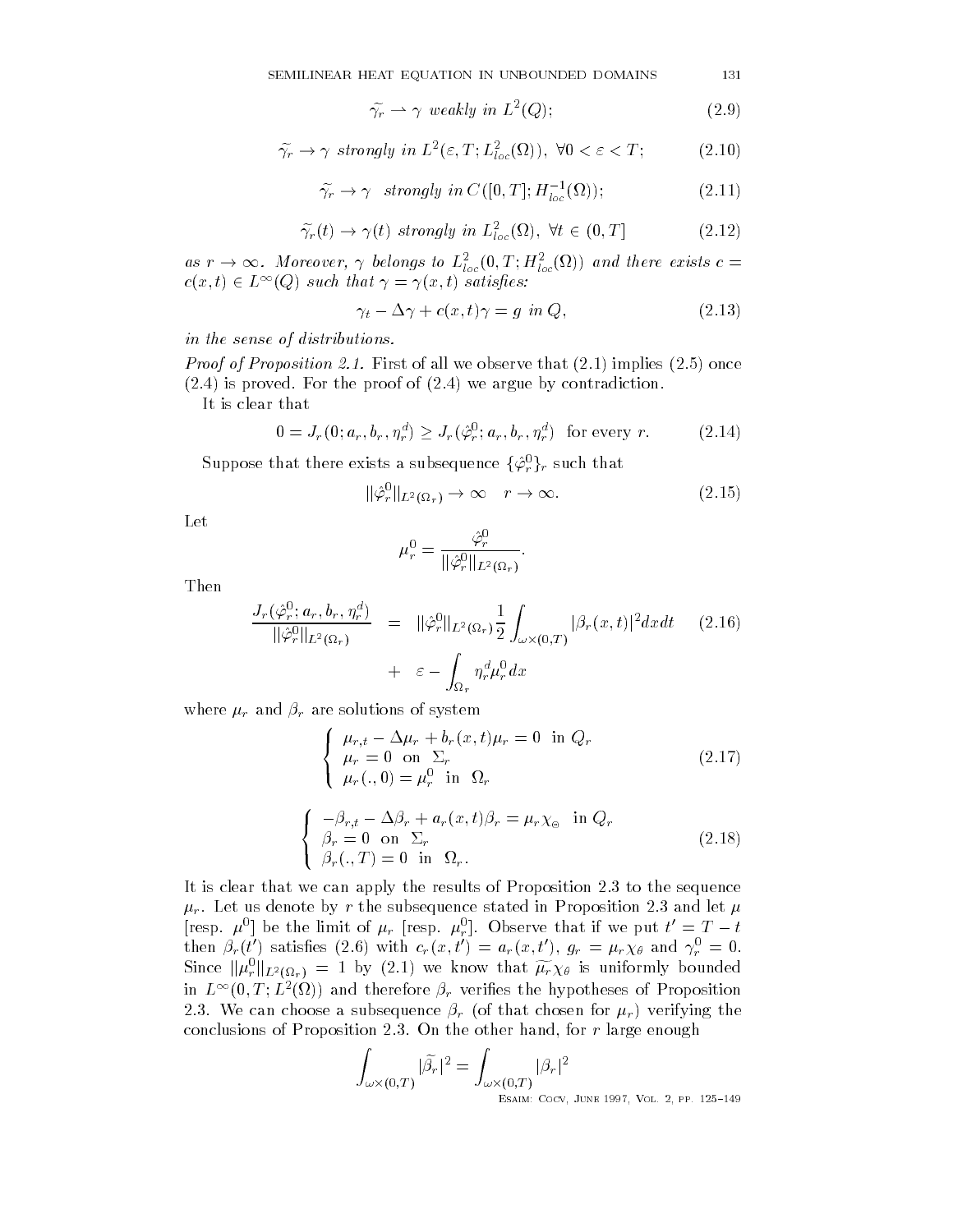and therefore in view of (2.9)  $\liminf_{r\to\infty}\int_{\omega\times(0,T)}|\beta_r|^2\geq\int_{\omega\times(0,T)}|\beta|^2.$  Then  $\cdots$  .  $\cdots$  .  $\cdots$ and therefore in view of (2.9)  $\liminf_{r\to\infty} \int_{\omega\times(0,T)} |\beta_r|^2 \geq \int_{\omega}$ <br>by (2.14), (2.16) and since  $\|\hat{\varphi}_r^0\|_{L^2(\Omega_r)} \to \infty$  necessarily

$$
\int_{\omega \times (0,T)} |\beta_r|^2 \to 0.
$$

Then  $\beta \equiv 0$  in  $\omega \times (0,T)$ . But (2.13) asserts that  $\beta$  verifies  $-\beta_t - \Delta \beta +$  $a(x,t)\beta = \mu\chi_{\theta}$  for some  $a \in L^{\infty}(Q)$ . That is,  $\mu = 0$  in  $\omega \cap \Theta \times (0,T)$ .

r roposition 2.5 asserts that  $\mu$  belongs to  $L_{loc}(0, I; H_{loc}(M))$  and since  $\omega \cap \Theta \neq \emptyset$  we can apply the Unique Continuation Theorem 2.2 obtaining  $\mu \equiv 0$  in  $\Omega \times (\varepsilon, T)$ . Moreover, by Proposition 2.3, we know that  $\mu\in C([0,T];H^{-1}_{loc}(\Omega))$ . Therefore

$$
\mu(0) = \mu^0 = 0
$$
in  $\Omega$ 

On the other hand

On the other hand,  
\n
$$
J_r(\hat{\varphi}_r^0; a_r, b_r, \eta_r^d) \geq \|\hat{\varphi}_r^0\|_{L^2(\Omega_r)} (\varepsilon - \int_{\Omega} \eta_r^d \widetilde{\mu_r^0} dx)
$$
\nand then  $J_r(\hat{\varphi}_r^0; a_r, b_r, \eta_r^d) \to \infty$ , which contradicts (2.14). Therefore (2.4)

is proved.  $\Box$ 

# approximate domains

The main purpose of this section is to prove the following result **PROPOSITION 3.1.** Assume that (H1)-(H5) hold. Let  $\{h_r\}_r \subset L^2(\omega \times (0,T))$ be a uniformly bounded sequence of controls. For each  $r > 0$  let  $q_r$  be the solution to have the solution of the solution of the solution of the solution of the solution of the solution o corresponding to the same control. Then  $||q(0)-q_r(0)||_{L^2(\Omega_r)} \to 0$  as  $r \to \infty$ .  $r > 0$  let  $q_r$  be the<br>he solution of  $(1.11)$ <br> $(\Omega_r) \rightarrow 0$  as  $r \rightarrow \infty$ .

REMARK 3.2. In particular  $||q(0)||_{L^2(\Omega)} \leq ||q(0) - q_r(0)||_{L^2(\Omega_r)} +$  $\|q(0)\|_{L^2(\Omega\setminus\Omega_r)} + \|q_r(0)\|_{L^2(\Omega_r)}.$  That is, given  $\varepsilon>0,$  if we can find controls  $h_r$ verifying the hypotheses of Proposition 3.1 and such that  $\|q_r(0)\|_{L^2(\Omega_r)}\leq \varepsilon/2$ then for r large enough  $q = q(h_r)$  verifies  $||q(0)||_{L^2(\Omega)} \leq \varepsilon$ . That is,  $h_r$  will be an  $\varepsilon$ -insensitizing control for the problem in the unbounded domain and in that case the main result for data with compact support  $($ Theorem 1.4 $)$ would be proved.  $\Box$ 

In order to prove Proposition 3.1 we need some a priori estimates stated in the following lemmas

LEMMA  $\sigma$ . Assume that  $\mu_1$ - $\mu_2$  hold. Let  $q$ ,  $q$  be the solutions of the cascade system:

$$
\begin{cases}\n y_t - \Delta y + f(y) = \xi + h\chi_\omega & \text{in } Q \\
 y = 0 & \text{on } \Sigma \\
 y(.,0) = y^0 & \text{in } \Omega\n\end{cases}
$$
\n(3.1)  
\n
$$
\begin{cases}\n -q_t - \Delta q + f'(y)q = y\chi_\circ & \text{in } Q \\
 q = 0 & \text{on } \Sigma \\
 q(.,T) = 0 & \text{in } \Omega.\n\end{cases}
$$
\n(3.2)

Then, there exists  $C > 0$  independent of r such that for every  $r > \rho$ , Esaim- Cocv June Vol pp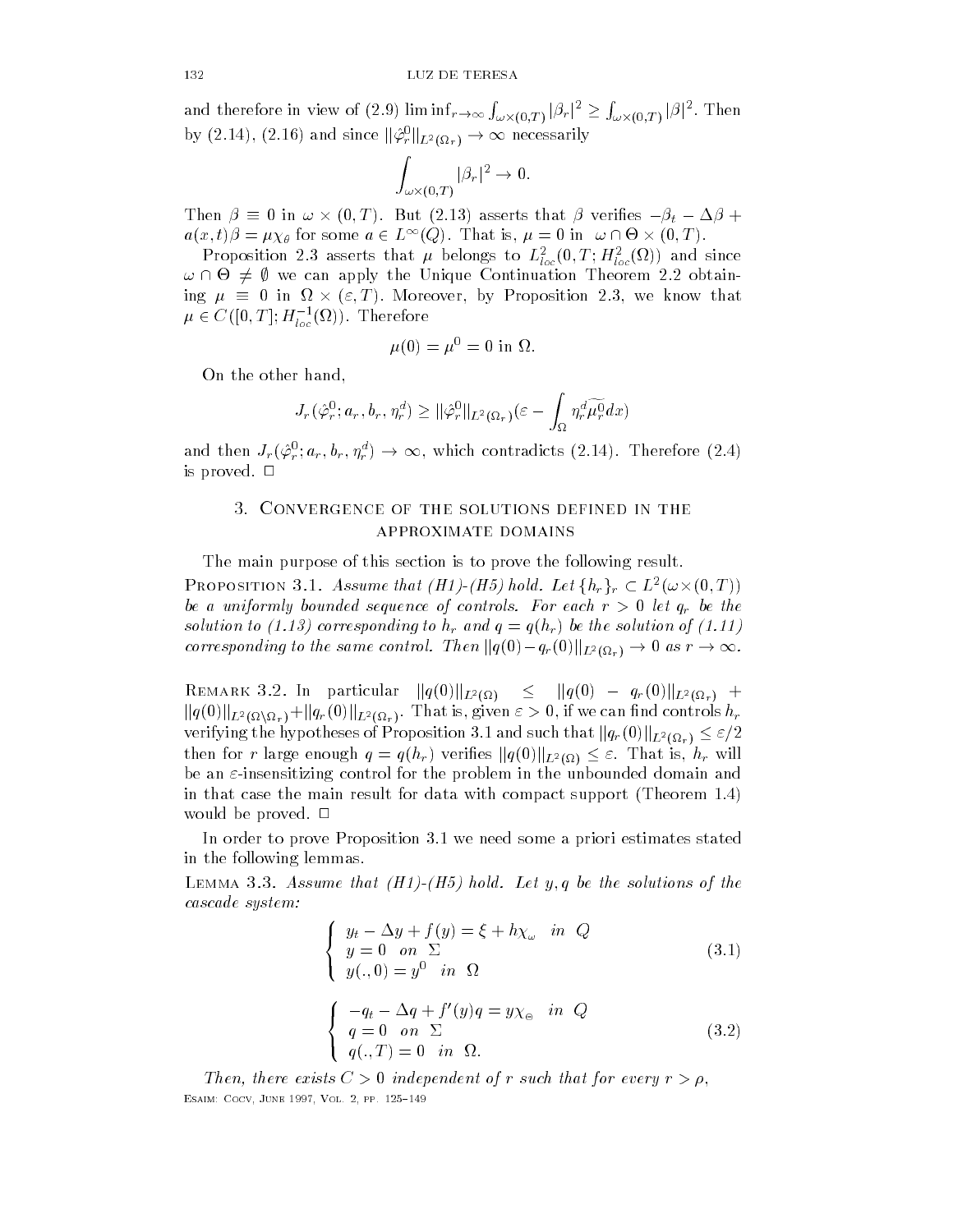i) 
$$
||y||_{L^{\infty}(\Gamma_r)} \leq \frac{C}{(r-\rho)^n} (||y^0||_{L^1(\Omega)} + ||\xi||_{L^1(Q)} + ||h||_{L^1(\omega \times (0,T))})
$$
  
\nii)  $||y||_{L^{\infty}(\Gamma_r)}$ 

ii) 
$$
||q||_{L^{\infty}(\Gamma_r)} \leq \frac{C}{(r-\rho)^n} (||y^0||_{L^2(\Omega)} + ||\xi||_{L^2(Q)} + ||h||_{L^2(\omega \times (0,T))}).
$$

Moreover, since supp  $y^0 \subset B_\rho$ , supp  $\xi \subset B_\rho \times (0,T)$ ,  $\omega \subset B_\rho$  we have that iii)  $||y||_{L^{\infty}(\Gamma_r)} \leq \frac{C}{(r-\rho)^n} (||y^0||_{L^2(\Omega)} + ||\xi||_{L^2(Q)} + ||h||_{L^2(\omega \times (0,T))}).$ 

LEMMA 3.4. Assume that  $g \in L^{\infty}(\Gamma_r)$ , with  $\Gamma_r = \partial B_r \times (0,T)$ . Let w satisfy-

$$
\begin{cases}\nw_t - \Delta w = 0 & \text{in } B_r \times (0, T) \\
w = g & \text{on } \Gamma_r \\
w(x, 0) = 0 & \text{in } B_r.\n\end{cases}
$$
\n(3.3)

Then, there exists  $C > 0$  independent of r such that

 $\big\{$ 

$$
||w||_{L^{2}(B_{r}\times(0,T))} \leq C(T)r^{n/2}||g||_{L^{\infty}(\Gamma_{r})} \forall r > 0
$$
\n(3.4)

and in particular.

$$
||w(T)||_{L^{2}(B_{r})} \leq C r^{n/2} ||g||_{L^{\infty}(\Gamma_{r})} \ \forall r > 0.
$$
 (3.5)

Let us assume that Lemma  $3.3$  and Lemma  $3.4$  hold in order to prove Proposition 3.1. The proof of these lemmas will be given at the end of this section

*Proof of Proposition 3.1.* Let  $\psi = y - y_r$  with y solution of (1.10) and  $y_r$ solution of (1.12) both corresponding to the control  $h_r$ ,  $\beta = q - q_r$  with q solution of (1.11) and  $q_r$  solution of (1.13). Then  $\psi$  and  $\beta$  are solutions of the following system

$$
\begin{cases}\n\psi_t - \Delta \psi + f(y) - f(y_r) = 0 \text{ in } Q_r \\
\psi = y \text{ on } \Sigma_r \\
\psi(., 0) = 0 \text{ in } \Omega_r,\n\end{cases}
$$
\n
$$
\begin{cases}\n-\beta_t - \Delta \beta + f'(y)q - f'(y_r)q_r = \psi \chi_{\Theta} \text{ in } Q_r \\
\beta = q \text{ on } \Sigma_r \\
\beta(., T) = 0 \text{ in } \Omega_r.\n\end{cases}
$$

where  $\mathbf{v}$  is a verified where  $\mathbf{v}$  and verify  $\mathbf{v}$  and verify  $\mathbf{v}$  and verify  $\mathbf{v}$ 

$$
\begin{cases}\n-\gamma_t - \Delta \gamma + f'(y)q - f'(y_r)q_r = \psi \chi_{\Theta} & \text{in } Q_r \\
\gamma = 0 & \text{on } \Sigma_r \\
\gamma(., T) = 0 & \text{in } \Omega_r.\n\end{cases}
$$
\n
$$
\begin{cases}\n-v_t - \Delta v = 0 & \text{in } Q_r \\
v = q & \text{on } \Sigma_r \\
v(., T) = 0 & \text{in } \Omega_r.\n\end{cases}
$$
\n(3.6)

In order to estimate the norm of  $\rho(\theta)$  in  $L$  ( $\Omega_r$ ) we are going to estimate the norms of  $v(0)$  and  $\gamma(0)$  in  $L$  (st<sub>r</sub>). Inevertheless, as we shall see, in order to estimate the norm of  $\gamma(0)$  it is necessary to estimate the norm of v in  $L^-(Q_T)$ . That is the first thing we are going to do.

Let  $\hat{w}$  be the solution of

$$
\begin{cases}\n-\hat{w}_t - \Delta \hat{w} = 0 \text{ in } B_r \times (0, T) \\
\hat{w} = \begin{cases}\n|q| \text{ on } (\partial \Omega_r \cap \partial B_r) \times (0, T) = \Sigma'_r \\
0 \text{ on } \Gamma_r \backslash \Sigma'_r \\
\hat{w}(., T) = 0 \text{ in } B_r,\n\end{cases}\n\end{cases}
$$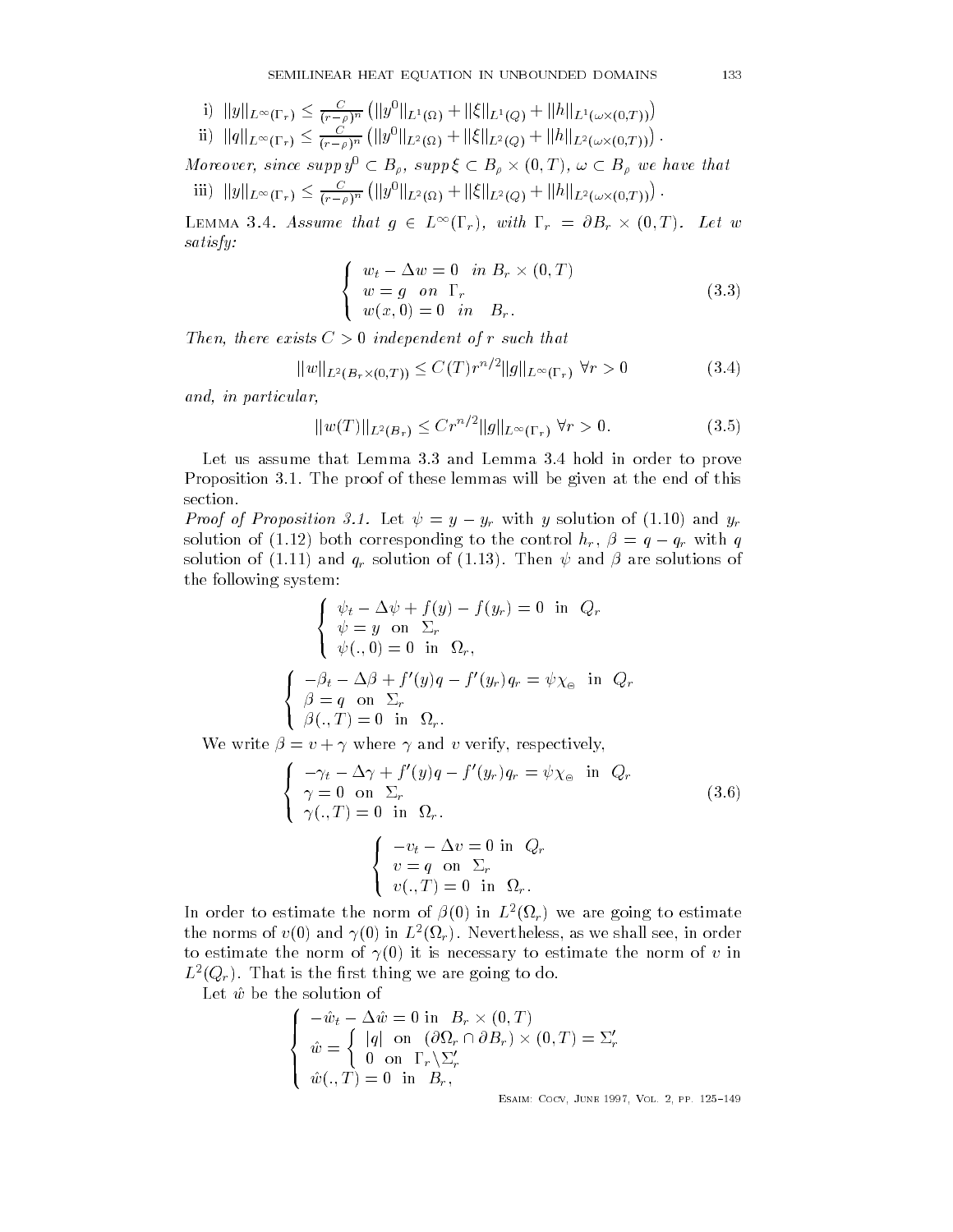where we recall that  $\Gamma_r$  denotes  $\partial B_r \times (0,T)$ .

Since  $q = 0$  on  $\Sigma_r \backslash \Sigma'_r$ , by the maximum principle,

denotes 
$$
OD_r \times (0, 1)
$$
.  
\n', by the maximum principle,  
\n $||v||_{L^2(Q_r)} \le ||\hat{w}||_{L^2(B_r \times (0,T))}$ ,

but in view of Lemma 3.5 (noticing that  $\hat{w}(t')$  satisfies (3.3), with  $t' = T - t$ )

$$
\|\hat{w}\|_{L^2(B_r\times(0,T))}\leq Cr^{n/2}\|q\|_{L^\infty(\Sigma_r)}
$$

and

$$
\|\hat{w}(0)\|_{L^2(B_r)} \leq Cr^{n/2} \|q\|_{L^\infty(\Sigma_r)}.
$$

That is

$$
||v||_{L^{2}(Q_{r})} \leq Cr^{n/2}||q||_{L^{\infty}(\Sigma_{r})}
$$
\n(3.7)

and

$$
||v(0)||_{L^{2}(\Omega_{r})} \leq C r^{n/2} ||q||_{L^{\infty}(\Sigma_{r})}
$$
\n(3.8)

with  $C > 0$  a generic constant independent of r.

In order to estimate  $\|\gamma(0)\|_{L^2(\Omega_r)}$  we multiply  $(3.6)$  by  $\gamma$  and integrate by parts

$$
-\frac{1}{2}\frac{d}{dt}\int_{\Omega_r}|\gamma|^2dx+\int_{\Omega_r}|\nabla \gamma|^2dx=\int_{\Omega_r}(f'(y_r)q_r-f'(y)q)\gamma dx+\int_{\Omega_r}\psi\gamma\chi_{\Theta}dx.
$$

We observe that

$$
f'(y)q - f'(y_r)q_r = q(f'(y) - f'(y_r)) + f'(y_r)(q - q_r)
$$

and then

$$
-\frac{1}{2}\frac{d}{dt}\int_{\Omega_r} |\gamma|^2 dx + \int_{\Omega_r} |\nabla \gamma|^2 dx
$$
  
\n
$$
\leq M \int_{\Omega_r} |q\psi\gamma| dx + L \int_{\Omega_r} |\gamma + v||\gamma| dx + \int_{\Omega_r} \psi \gamma \chi_{\Theta} dx
$$
  
\nwith  $M \geq ||f''||_{L^{\infty}}$ ,  $L = ||f'||_{L^{\infty}}$ .

we conclude the concluded of the concluded state of the concluded state of the concluded state of the concluded state of the concluded state of the concluded state of the concluded state of the concluded state of the concl

$$
\|\gamma(0)\|_{L^2(\Omega_r)} \le C \left( \|\psi\|_{L^2(Q_r)} + \|q\psi\|_{L^2(Q_r)} + \|v\|_{L^2(Q_r)} \right), \qquad (3.9)
$$

with the constant C independent of r In view of  $\{1,2,3,4,5,7\}$  and  $\{2,3,4,7\}$ obtain that

$$
\|\beta(0)\|_{L^2(\Omega_r)} \le C \left( r^{n/2} \|q\|_{L^\infty(\Sigma_r)} + \|\psi\|_{L^2(Q_r)} + \|q\psi\|_{L^2(Q_r)} \right). \tag{3.10}
$$

We proceed now to estimate  $\|q\psi\|_{L^2(Q_r)}.$  In this aim we observe that since y belongs to  $L^{\infty}(\Sigma_r)$  by the maximum principle we see that  $\psi \in L^{\infty}(Q_r)$ and  $\|\psi\|_{L^{\infty}(Q_r)} \leq C \|y\|_{L^{\infty}(\Sigma_r)}$  where  $C > 0$  does not depend of r. That implies that

$$
||q\psi||_{L^{2}(Q_{r})} \leq C||q||_{L^{2}(Q_{r})}||y||_{L^{\infty}(\Sigma_{r})} \leq C||q||_{L^{2}(Q)}||y||_{L^{\infty}(\Sigma_{r})}. \qquad (3.11)
$$

Moreover proceeding as in the proof of we can prove that there exists C such that

$$
\|\psi\|_{L^2(Q_r)} \le Cr^{n/2} \|y\|_{L^\infty(\Sigma_r)}.\tag{3.12}
$$

On the other hand multiplying by q and by y and integrating by parts in the contract of the contract of the contract of the contract of the contract of the contract of the

$$
\|q\|_{L^{2}(Q)} \leq C \left( \|y^{0}\|_{L^{2}(\Omega)} + \|\xi\|_{L^{2}(Q)} + \|h_{r}\chi_{\omega}\|_{L^{2}(Q)} \right) \tag{3.13}
$$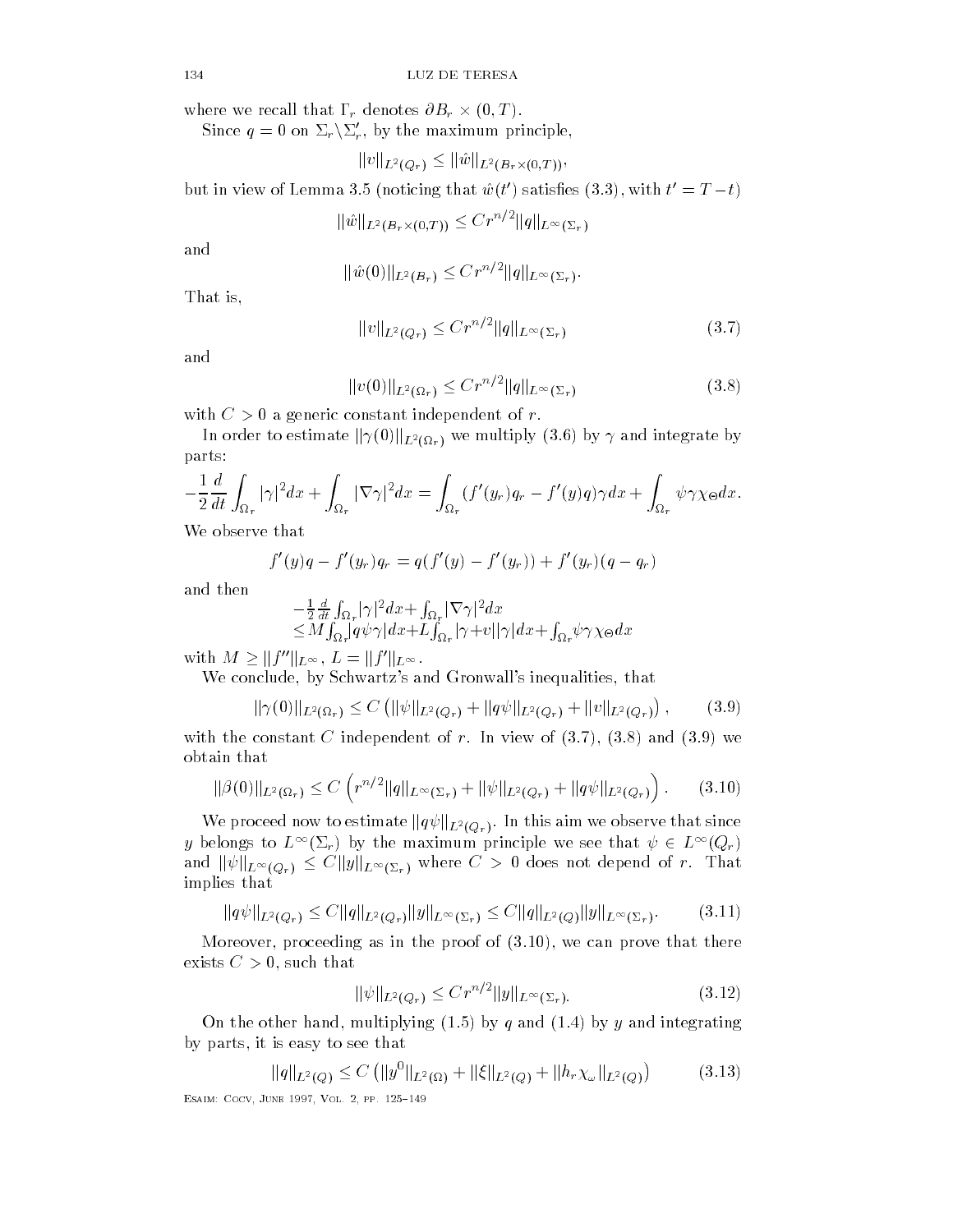$\mathbf{f}$  and  $\mathbf{f}$  and  $\mathbf{f}$  and  $\mathbf{f}$  and  $\mathbf{f}$  and  $\mathbf{f}$  and  $\mathbf{f}$  and  $\mathbf{f}$ 

$$
\|\beta(0)\|_{L^{2}(\Omega_{r})} \leq C \left[ r^{n/2} \|y\|_{L^{\infty}(\Sigma_{r})} + ||\xi||_{L^{2}(Q)} + ||h_{r}\chi_{\omega}||_{L^{2}(Q)} \right] \|y\|_{L^{\infty}(\Sigma_{r})} + r^{n/2} \|q\|_{L^{\infty}(\Sigma_{r})} \Bigg].
$$

In view obtained the contract of Lemma and Lemma  $\mathcal{U}$  and  $\mathcal{U}$  are contract of  $\mathcal{U}$  and  $\mathcal{U}$ 

$$
\|\beta(0)\|_{L^2(\Omega_r)} \leq C \left[ \frac{r^{n/2}}{(r-\rho)^n} \left(1 + \|y^0\|_{L^2(\Omega)} + \|\xi\|_{L^2(Q)} + \|h_r \chi_\omega\|_{L^2(Q)}\right)^2 \right].
$$

Since the sequence hr is uniformly bounded we conclude the proof by notic ing that the right hand side converges to zero as  $r$  goes to  $\infty$ .  $\Box$ 

We proceed now to prove Lemma  $3.3$ . In this aim we use the following estimate for the solutions of the cascade system in Rn that is going to be proved in section 6 at the end of the paper:

 $L$ emma Consider F a qiobally Lipschitz function of class  $C$  with  $F(0) = 0$ . Assume that  $y^0 \in L^2(\mathbb{R}^n)$  and  $q \in L^2(\mathbb{R}^n \times (0,T))$  have compact support. We fix  $\rho > 0$  such that supp  $y^0 \subset B_\rho$ , supp  $g \subset B_\rho \times (0,T)$ . Let X be the solution of the following system:

$$
\begin{cases}\nX_t - \Delta X + F(X) = |g| \text{ in } \mathbb{R}^n \times (0, T) \\
X(., 0) = |y^0| \text{ in } \mathbb{R}^n.\n\end{cases}
$$
\n(3.14)

Then, there exists a constant  $C > 0$  independent of r, such that for every  $r > \rho$ ,

$$
|X|_{L^{\infty}(\Gamma_r)} \leq \frac{C}{(r-\rho)^n} \left( \|y^0\|_{L^1(\mathbb{R}^n)} + \|g\|_{L^1(\mathbb{R}^n \times (0,T))} \right)
$$

where  $\Gamma_r$  denotes  $\partial B_r \times (0,T)$ .

**I** Lemark  $\theta$ ,  $\theta$ , Tollowing the same procedure it is easy to see that if  $\Lambda$  satisfies

$$
\begin{cases} \tilde{X}_t - \Delta \tilde{X} + F(\tilde{X}) = -|g| & \text{in } \mathbb{R}^n \times (0, T) \\ \tilde{X}(., 0) = -|y^0| & \text{in } \mathbb{R}^n, \end{cases}
$$

then the contract of the contract of the contract of the contract of the contract of the contract of the contract of the contract of the contract of the contract of the contract of the contract of the contract of the contr

$$
\|\tilde{X}\|_{L^{\infty}(\Gamma_r)} \leq \frac{C}{(r-\rho)^n} \left( \|y^0\|_{L^1(\mathbb{R}^n)} + \|g\|_{L^1(\mathbb{R}^n \times (0,T))} \right).
$$

*Proof of Lemma 3.3.* Let  $S = Y - y$ ,  $R = Z - q$  where Y and Z solve

$$
\begin{cases} Y_t - \Delta Y + f(Y) = |\xi| + |h|\chi_{\omega} \text{ in } \mathbb{R}^n \times (0, T) \\ Y(., 0) = |y^0| \text{ in } \mathbb{R}^n \end{cases} (3.15)
$$

$$
\begin{cases}\n-Z_t - \Delta Z - LZ = Y \chi_{\circ} \text{ in } \mathbb{R}^n \times (0, T) \\
Z(., T) = 0 \text{ in } \mathbb{R}^n,\n\end{cases}
$$
\n(3.16)

where  $L = |f'|_{\infty}$ .

 $\big\{$ 

If we denote by  $\xi$  and  $h$  and hegative parts of  $\xi$  and  $h$ , respectively, then  $S$  and  $R$  satisfy

$$
\begin{cases}\nS_t - \Delta S + f(Y) - f(y) = 2\xi^{-} + 2h^{-} \chi_{\omega} \text{ in } Q \\
S = Y \text{ on } \Sigma \\
S(.,0) = 2y^{0^{-}} \text{ on } \Omega\n\end{cases}
$$
\n(3.17)

Esaim- Cocv June Vol pp 

 $\Box$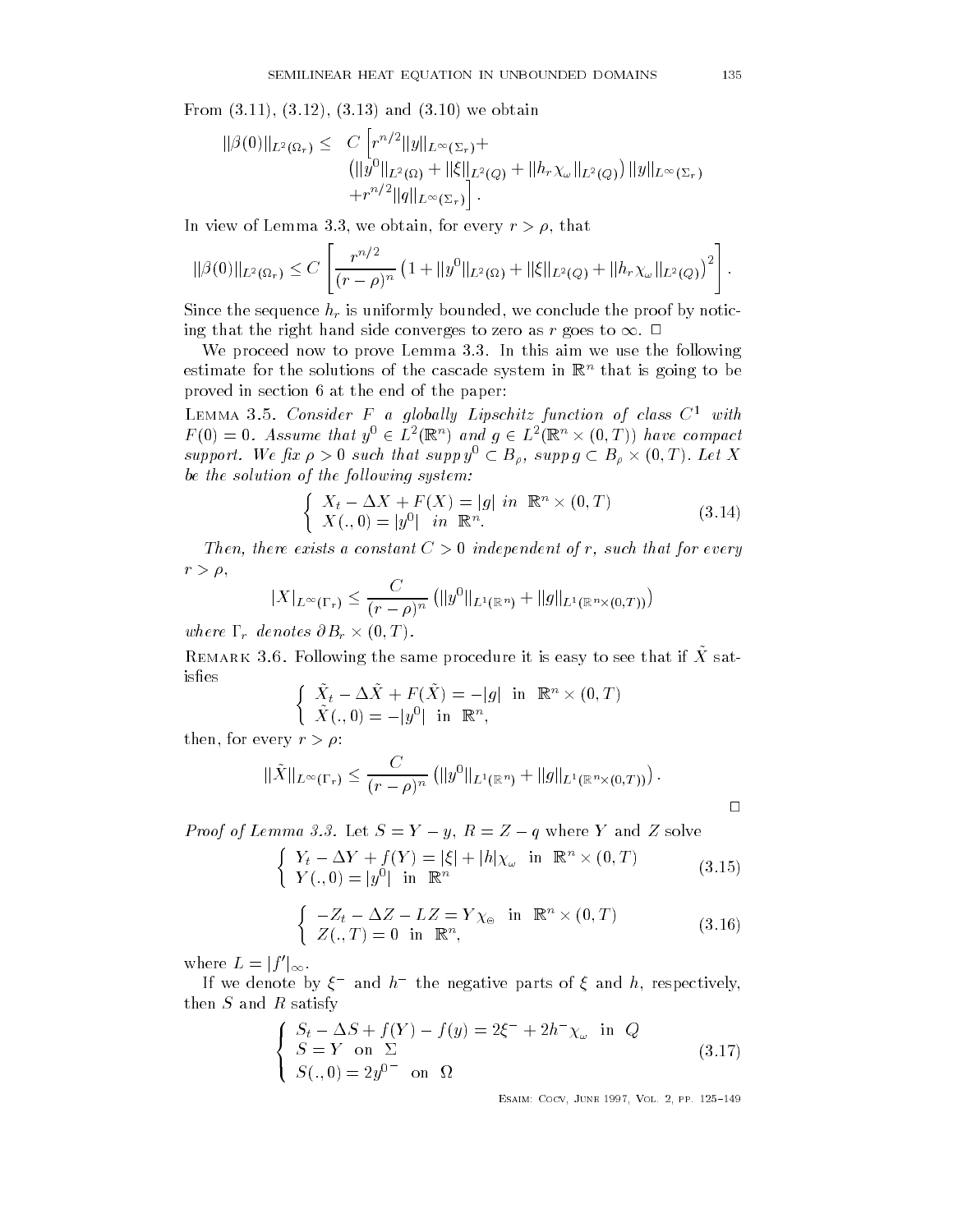$$
\begin{cases}\n-R_t - \Delta R - LZ - f'(y)q = S\chi_{\circ} & \text{in } Q \\
R = Z & \text{on } \Sigma \\
R(.,T) = 0 & \text{in } \Omega\n\end{cases}
$$
\n(3.18)

We multiply (3.17) by  $-S^-$  and integrate by parts:

 $\big\{$ 

$$
-\int_{\Omega} S_t S^- + \int_{\Omega} \Delta S S^- - \int_{\Omega} (f(Y) - f(y)) S^- = -\int_{\Omega} 2(\xi^- + h^- \chi_{\omega}) S^-.
$$
  
Since  $S = Y$  on  $\Sigma$ ,  $Y \ge 0$  and  $f$  is globally Lipschitz

$$
\frac{1}{2}\frac{d}{dt}\int_{\Omega}(S^-)^2 + \int_{\Omega}(\nabla S^-)^2 \le L\int_{\Omega}(S^-)^2.
$$

I nen, by Gronwall s inequality and since  $S(0) = 0$ , we obtain that

$$
\int_{\Omega} (S^-(t))^2 \le e^{2Lt} \int_{\Omega} (S(0)^-)^2 - e^{2Lt} \int_0^t \int_{\Omega} e^{-2L\sigma} (\nabla S(\sigma)^-)^2 \le 0, \ \forall \ t \in (0, T)
$$
  
and therefore

 $S(x,t) \geq 0$ ,  $\forall t \in (0,T)$ , a.e  $x \in \Omega$ . We multiply (3.18) by  $-R^-$  and integrate by parts:

$$
\int_{\Omega} R_t R^- + \int_{\Omega} \Delta R R^- + \int_{\Omega} (f'(y)q + LZ) R^- = - \int_{\Omega} S R^- \chi_{\Theta}.
$$

Since  $R = Z$  on  $\Sigma$ ,  $Z \ge 0$  and  $SR^- \ge 0$  for almost every  $x \in \Omega$ , we obtain

$$
-\frac{1}{2}\frac{d}{dt}\int_{\Omega}(R^{-})^{2} + \int_{\Omega}(\nabla R^{-})^{2} \le \int_{\Omega}(-f'(y)q - LZ)R^{-}.
$$
  
Since  $Z > 0$ ,  $-f'(y)q - LZ \le L|q| - LZ \le L|R|$ , by Gronwall's inequality

 $\int_\Omega (R$  $(R^-(t))^2 \leq 0, \ \forall t \in (0,T)$ 

and therefore

$$
R(x,t) \ge 0, \ \forall \ t \in (0,T), \ \text{a.e} \ x \in \Omega.
$$

That implies that

$$
y(x,t) \le Y(x,t); q(x,t) \le Z(x,t), \forall t \in (0,T), \text{ a.e. } x \in \Omega.
$$

In the same way we can prove that

$$
\tilde{Y}(x,t) \le y(x,t); \ \tilde{Z}(x,t) \le q(x,t), \ \forall t \in (0,T), \ \text{a.e } x \in \Omega
$$

where Y is the solution of (3.15) corresponding to data  $-|\xi|$ ,  $-|y^0|$  a control  $-|h|\chi_{\omega}$ , and Z solves (3.16) when substituting Y by Y.

We conclude the proof of i) by applying the results of Lemma 3.5 and Remark 3.6 to Y and  $\tilde{Y}$ . In order to obtain ii) we observe that we can apply the results of Lemma 3.5 and Remark 3.6 to  $Z$  since if we put  $t'=T-t$ then  $Z(t')$  satisfies (3.14) with  $y^0=0$  ,  $g=Y\chi_\omega$  and  $F(Z)=-LZ$ . On the other hand

$$
||Y \chi_{\Theta}||_{L^{1}(\mathbb{R}^{n} \times (0,T))} \leq T^{1/2} |\Theta|^{1/2} ||Y||_{L^{2}(\mathbb{R}^{n} \times (0,T))}.
$$

Then applying to we conclude ii We obtain iii from i by noticing that  $(H5)$  allows to find a constant independent of r such that the  $L<sup>1</sup>$  norms of the data and the control are upper bounded by that constant times their respective  $L^2$  norms.  $\Box$ 

Esaim- Cocv June Vol pp 

Si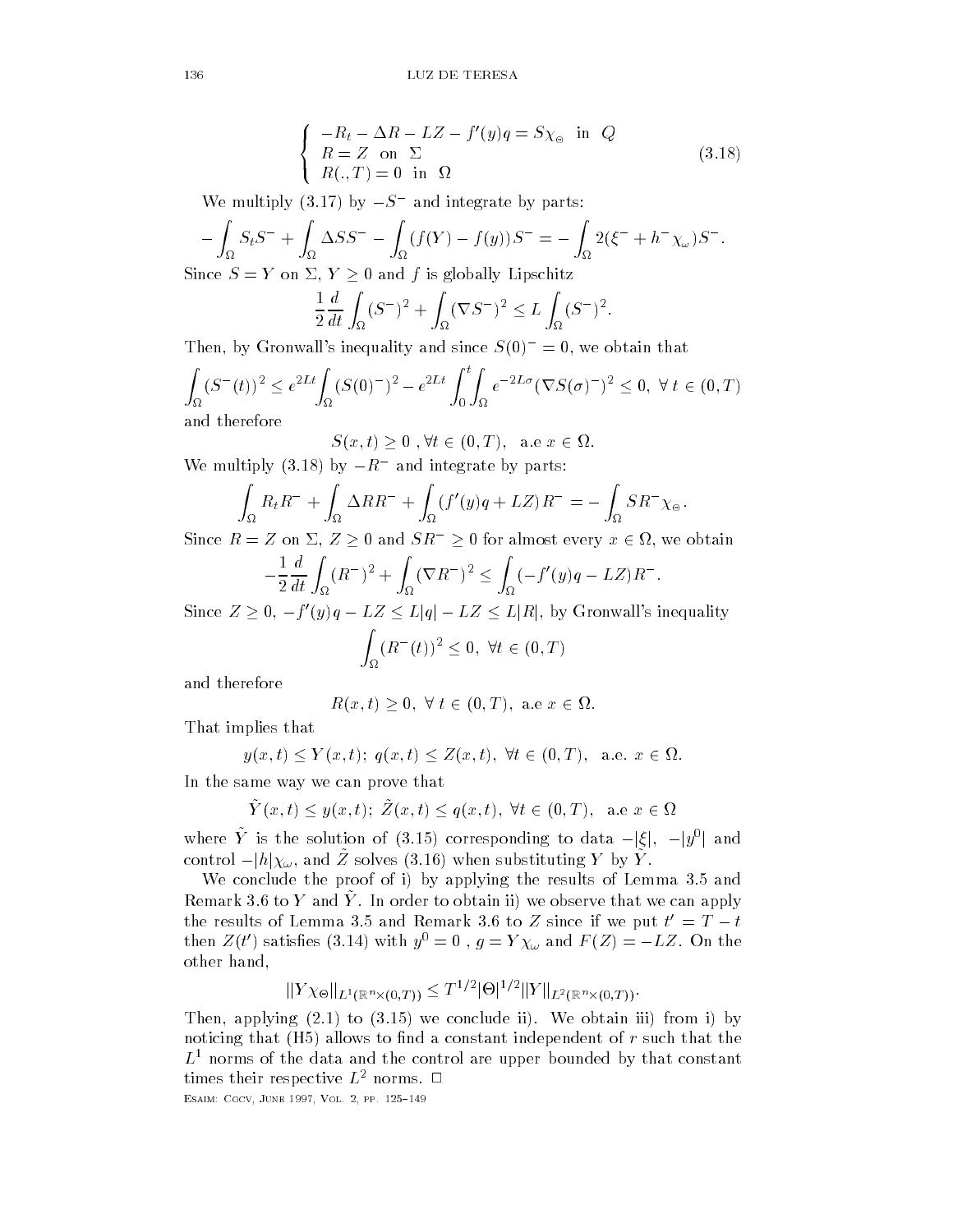Proof of Lemma Consider rst the case where r and suppose that w solves (3.3) with  $r = 1$ . Since  $g \in L^{\infty}(\Gamma_1)$ , by the maximum principle we know that

$$
w(t) \in L^2(B_1) \quad \text{for every } t \in (0, T). \tag{3.19}
$$

We consider the following transposed problem: for  $\eta^0 \in L^2(B_1)$  and  $t \in$  $(0,T)$ , let  $\eta$  be the solution of the equation

$$
\begin{cases}\n-\eta_t - \Delta \eta = 0 & \text{in } B_1 \times (0, t) \\
\eta = 0 & \text{on } \Gamma_1 \\
\eta(x, t) = \eta^0 & \text{in } B_1.\n\end{cases}
$$

Since  $\eta_0\in L^2(B_1)$  we have that  $\|\eta(t)\|_{H^s(B_1)}\leq t^{-s/2}\|\eta^0\|_{L^2(B_1)}$  for  $0 < s < 2$  $\mathbf{F}$  if and the proof see LionsMagnetic section is a set of the proof see LionsMagnetic section in the section of the section of the section of the section of the section of the section of the section of the section o  $\frac{\partial u}{\partial \nu}(t)$  belongs to  $L^*(\partial B_1)$  [see Triebel [14], p. 330], and

$$
\left\|\frac{\partial \eta}{d\nu}(t)\right\|_{L^1(\partial B_1)} \leq C t^{-s/2} \|\eta^0\|_{L^2(B_1)}
$$

and then

$$
\left\|\frac{\partial\eta}{d\nu}\right\|_{L^1(\partial B_1\times(0,t))} \le C(B_1,s)t^{(1-s/2)} \|\eta^0\|_{L^2(B_1)} \quad \forall t \in (0,T). \tag{3.20}
$$

Multiplying  $(3.3)$  by  $\eta$  we obtain:

 $\big\{$ 

$$
\int_{B_1} w(t)\eta^0 = \int_0^t \int_{\partial B_1} \frac{\partial \eta}{\partial \nu} g
$$

and in view of  $(3.20)$  we have

$$
|\int_{B_1} w(t)\eta^0| \leq \|\frac{\partial \eta}{\partial \nu}\|_{L^1(\Gamma_1)} \|g\|_{L^{\infty}(\Gamma_1)} \leq C(B_1)t^{\varepsilon/2} \|\eta^0\|_{L^2(B_1)} \|g\|_{L^{\infty}(\Gamma_1)}.
$$

Therefore

$$
||w(t)||_{L^{2}(B_{1})} \leq C(B_{1})t^{\varepsilon/2}||g||_{L^{\infty}(\Gamma_{1})}
$$
\n(3.21)

where  $\frac{1}{2} > \varepsilon = 2-s,$   $2 > s > 3/2$  and  $C(B_1)$  is independent of  $t$ .

Let now w be the solution of (5.5),  $w(x,t) = w(rx, r^{-}t)$  and  $q(x,t) =$  $q(r x, r \, \iota)$  . Then  $w$  satisfies

$$
\begin{cases} \overline{w}_t - \Delta \overline{w} = 0 \quad \text{in} \ B_1 \times (0, T/r^2) \\ \overline{w} = \overline{g} \quad \text{on} \quad \partial B_1 \times (0, T/r^2) = \overline{\Gamma}_1 \\ \overline{w}(x, 0) = 0 \quad \text{in} \quad B_1. \end{cases}
$$

In view of  $(3.21)$ 

$$
\left\|\bar{w}\left(\frac{t}{r^2}\right)\right\|_{L^2(B_1)} \le C\left(\frac{t}{r^2}\right)^{\varepsilon/2} \|\bar{g}\|_{L^\infty(\bar{\Gamma}_1)} \qquad \forall t \in [0, T]
$$

and then

$$
\int_{B_r} w^2(x,t)dx \le r^n C \left(\frac{t}{r^2}\right)^{\varepsilon} \|g\|_{L^\infty(\Gamma_r)}^2.
$$

That is

$$
||w||_{L^{2}(B_{r} \times (0,T))} \leq C T^{\frac{\epsilon+1}{2}} r^{n/2} ||g||_{L^{\infty}(\Gamma_{r})} \ \forall r > 0
$$
  
ESAIN: COCV, JUNE 1997, VOL 2, PP. 125-149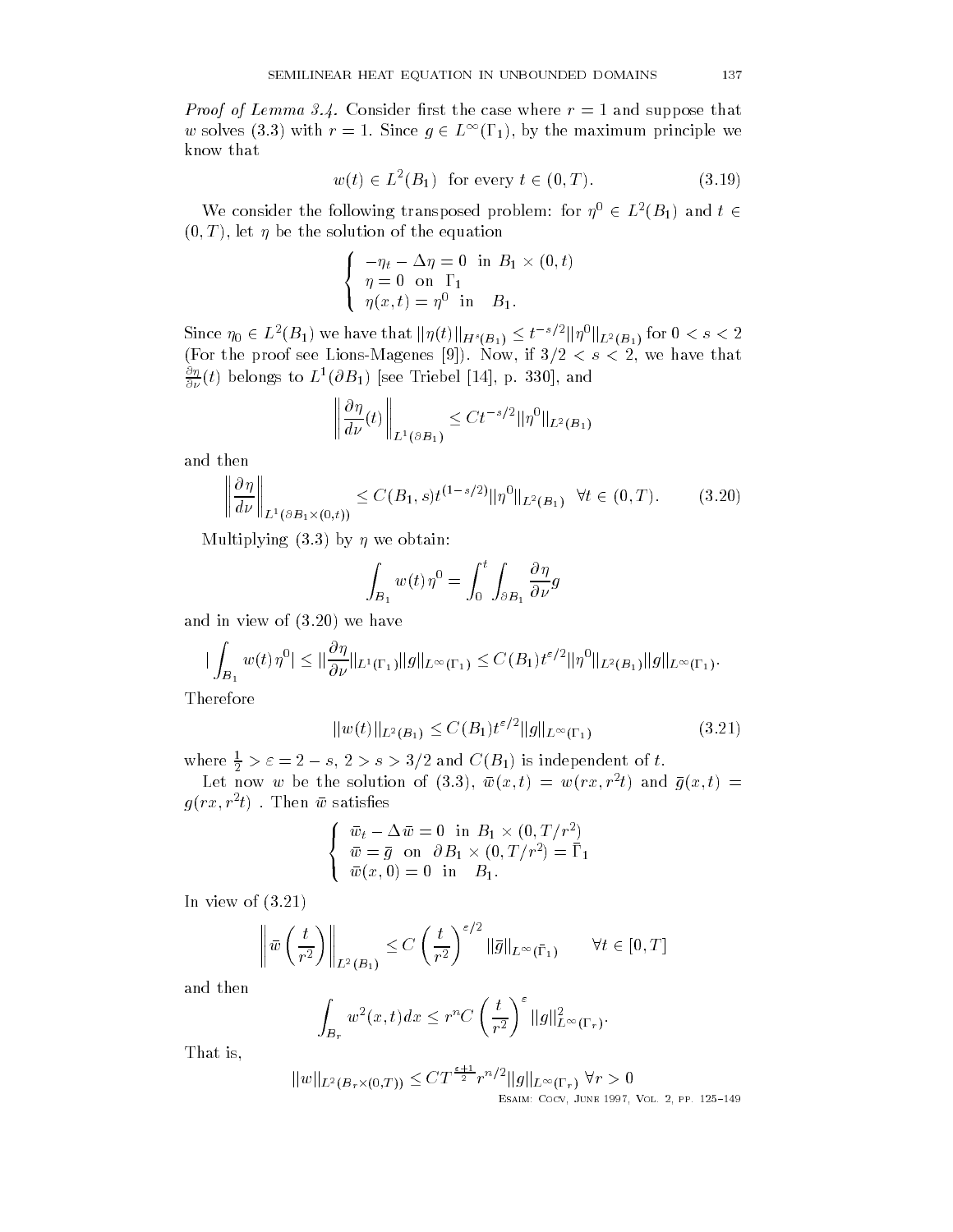where  $\mathbf{F}$  is independent of r In particular terms of r In particular terms of r In particular terms of  $\mathbf{F}$ 

$$
||w(T)||_{L^2(B_r)} \leq Cr^{n/2}||g||_{L^{\infty}(\Gamma_r)} \ \forall r > 0.
$$

First of all we recall the controls proposed in [2]. We introduce

$$
F(s) = \begin{cases} \frac{f(s)}{s} & \text{if } s \neq 0\\ f'(0) & \text{if } s = 0. \end{cases}
$$

Since f is of class  $C^2$  and globally Lipschitz,  $F \in L^{\infty}$ (  $\mathbf{r}$ 

Let  $\varepsilon > 0$ ,  $y^0 \in L^2(\Omega)$ ,  $\xi \in L^2(Q)$  satisfying (H5). For  $r > \rho$  fixed and given  $z_r \in L^2(Q_r)$ , we write  $y_r = \zeta_r + \zeta_r$ ,  $q_r = \eta_r + \bar{\eta}_r$  with  $\zeta_r$ ,  $\bar{\eta}_r$  solutions of

$$
\begin{cases} \n\bar{\zeta}_r, & t - \Delta \bar{\zeta}_r + F(z_r) \bar{\zeta}_r = \xi \quad \text{in } Q_r \\
\bar{\zeta}_r = 0 \quad \text{on } \Sigma_r \\
\bar{\zeta}_r(., 0) = y^0 \quad \text{in } \Omega_r\n\end{cases} \tag{4.1}
$$

$$
\begin{cases}\n-\bar{\eta}_{r,t} - \Delta \bar{\eta}_r + f'(z_r)\bar{\eta}_r = \bar{\zeta}_r \chi_{\Theta} & \text{in } Q_r \\
\bar{\eta}_r = 0 & \text{on } \Sigma_r \\
\bar{\eta}_r(.,T) = 0 & \text{in } \Omega_r.\n\end{cases}
$$
\n(4.2)

In [2] it is proved that there exists  $\psi_r \in L^2(Q_r)$ , such that if  $\zeta_r, \eta_r$  are the solutions of

$$
\begin{cases} \n\zeta_{r,t} - \Delta \zeta_r + F(z_r)\zeta_r = \psi_r \chi_\omega \text{ in } Q_r\\ \n\zeta_r = 0 \text{ on } \Sigma_r\\ \n\zeta_r(0,) = 0 \text{ in } \Omega_r\n\end{cases} \tag{4.3}
$$

$$
\begin{cases}\n-\eta_{r,t} - \Delta \eta_r + f'(z_r)\eta_r = \zeta_r \chi_\circ \text{ in } Q_r \\
\eta_r = 0 \text{ on } \Sigma_r \\
\eta_r(.,T) = 0 \text{ in } \Omega_r.\n\end{cases}
$$
\n(4.4)

Then  $\|\eta_r(0)+\bar{\eta}_r(0)\|_{L^2(\Omega_r)}\leq \varepsilon$ . That is,

 $\big\{$ 

 $\big\{$ 

$$
||q_r(0)||_{L^2(\Omega_r)} \leq \varepsilon.
$$

more related to the contract of the contract of the contract of the contract of the contract of the contract of

$$
\begin{cases}\n\varphi_{r,t} - \Delta \varphi_r + f'(z_r)\varphi_r = 0 \text{ in } Q_r \\
\varphi_r = 0 \text{ on } \Sigma_r \\
\varphi_r(0) = \varphi_r^0 \text{ in } \Omega_r\n\end{cases}
$$
\n(4.5)

$$
\begin{cases}\n-\psi_{r,t} - \Delta \psi_r + F(z_r)\psi_r = \varphi_r \chi_{\Theta} & \text{in } Q_r \\
\psi_r = 0 & \text{on } \Sigma_r \\
\psi_r(.,T) = 0 & \text{in } \Omega_r.\n\end{cases}
$$
\n(4.6)

with  $\varphi_r^0 \in L^2(\Omega_r)$  the corresponding minimizer of  $J_r(.;F(z_r),f'(z_r),-\bar{\eta}_r(0))$ . Let us consider the nonlinear mapping

 $\Lambda_r: L^2(Q_r) \to L^2(Q_r),$ 

 $\Lambda_r(z_r) = \{y_r(z_r, \psi_r(z_r)); ||q_r(0)||_{L^2(\Omega_r)} \leq \varepsilon; \varphi_r^0$  minimizing  $J_r\}$ . Esaim- Cocv June Vol pp 

 $\Box$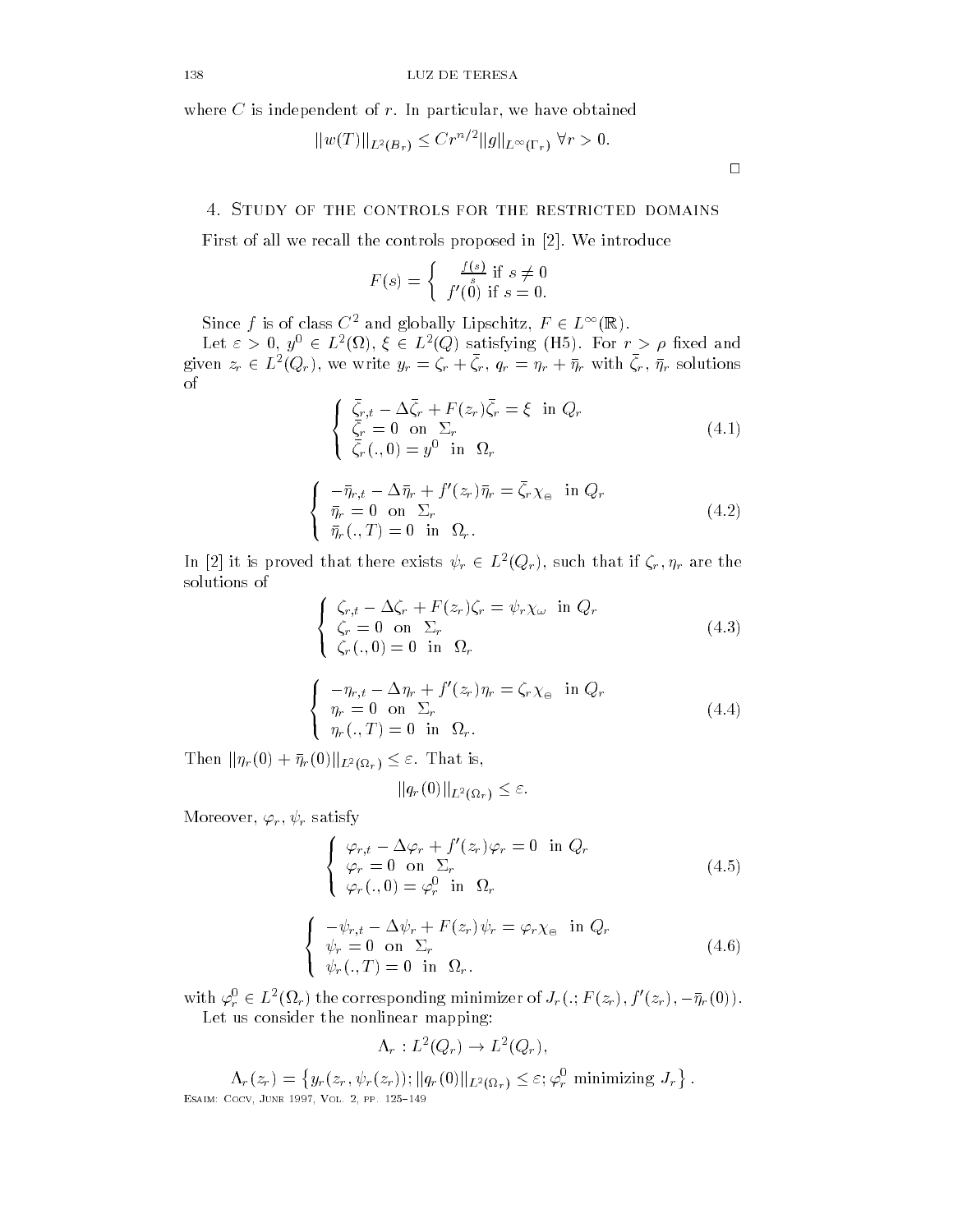In [2] was proved that  $\Lambda_r$  has a fixed point such that

$$
\begin{cases}\n\varphi_{r,t} - \Delta \varphi_r + f'(y_r)\varphi_r = 0 \text{ in } Q_r \\
\varphi_r = 0 \text{ on } \Sigma_r \\
\varphi_r(.,0) = \varphi_r^0 \text{ in } \Omega_r \\
-\psi_{r,t} - \Delta \psi_r + F(y_r)\psi_r = \varphi_r \chi_\circ \text{ in } Q_r \\
\psi_r = 0 \text{ on } \Sigma_r \\
\psi_r(.,T) = 0 \text{ in } \Omega_r \\
y_{r,t} - \Delta y_r + f(y_r) = \xi + \psi_r \chi_\omega \text{ in } Q_r \\
y_r = 0 \text{ on } \Sigma_r \\
y_r(.,0) = y^0 \chi_{\Omega_r} \text{ in } \Omega_r \\
-q_{r,t} - \Delta q_r + f'(y_r)q_r = y_r \chi_\circ \text{ in } Q_r \\
q_r = 0 \text{ on } \Sigma_r \\
q_r(.,T) = 0 \text{ in } \Omega_r \\
q_r(.,T) = 0 \text{ in } \Omega_r \\
\|\eta_r(0)\|_{L^2(\Omega_r)} \leq \varepsilon.\n\end{cases}
$$
\n(4.7)

observe that in fact this result provides a server that in fact the contract provides a server of the contract of the contract of the contract of the contract of the contract of the contract of the contract of the contract tizing control for the semilinear problem  $(1.4)(1.5)$  (in the restricted domain -r We are going to prove that precisely these controls r are uniformly bounded in  $L^2(\omega\times (0,T))$ .

Observe that Proposition 2.1 allows to prove this bound by just proving the following

I KOPOSITION 4.1. Let  $\zeta_r$ ,  $\eta_r$  be the solutions of  $(4.1)$ - $(4.2)$  corresponding to  $F(y_r)$ ,  $f(y_r)$  with  $y_r$  the fixed point of the mapping  $\Lambda_r$  and data  $y^-, \xi^$ satisfying (H5). Then  $\tilde{\eta}_r(0)$  is relatively compact in  $L^2(\Omega)$  where  $\tilde{\eta}_r(0)$  is the extension by zero of  $\mathcal{F}_t$  and  $\mathcal{F}_t$  to  $\mathcal{F}_t$  for  $\mathcal{F}_t$ 

Proof First of all since f is globally Lipschitz we can proceed as in the proof of Lemma 3.3. We observe that  $\gamma \geq \zeta_r$  ,  $\beta \geq \bar{\eta}_r$  for every  $r > 0$  where  $\gamma$ ,  $\beta$  satisfy

$$
\begin{cases}\n\gamma_t - \Delta \gamma - L\gamma = |\xi| & \text{in } Q \\
\gamma = 0 & \text{on } \Sigma \\
\gamma(.,0) = |y^0| & \text{in } \Omega\n\end{cases}
$$
\n
$$
\begin{cases}\n-\beta_t - \Delta \beta - L\beta = \gamma \chi_{\circ} & \text{in } Q \\
\beta = 0 & \text{on } \Sigma \\
\beta(.,T) = 0 & \text{in } \Omega.\n\end{cases}
$$

with  $L = |f'|_{L^{\infty}}$ .

On the other hand, it can also be proved that  $\tilde{\gamma} \leq \zeta_r$ ,  $\beta \leq \bar{\eta}_r$  for every  $\iota \nearrow 0$  where  $\iota$ ,  $\mu$  satisfy

$$
\begin{cases} \tilde{\gamma}_t - \Delta \tilde{\gamma} - L \tilde{\gamma} = -|\xi| & \text{in } Q \\ \tilde{\gamma} = 0 & \text{on } \Sigma \\ \tilde{\gamma}(.,0) = -|y^0| & \text{in } \Omega \end{cases}
$$
  

$$
\begin{cases} -\tilde{\beta}_t - \Delta \tilde{\beta} - L \tilde{\beta} = \tilde{\gamma} \chi_{\circ} & \text{in } Q \\ \tilde{\beta} = 0 & \text{on } \Sigma \\ \tilde{\beta}(.,T) = 0 & \text{in } \Omega. \end{cases}
$$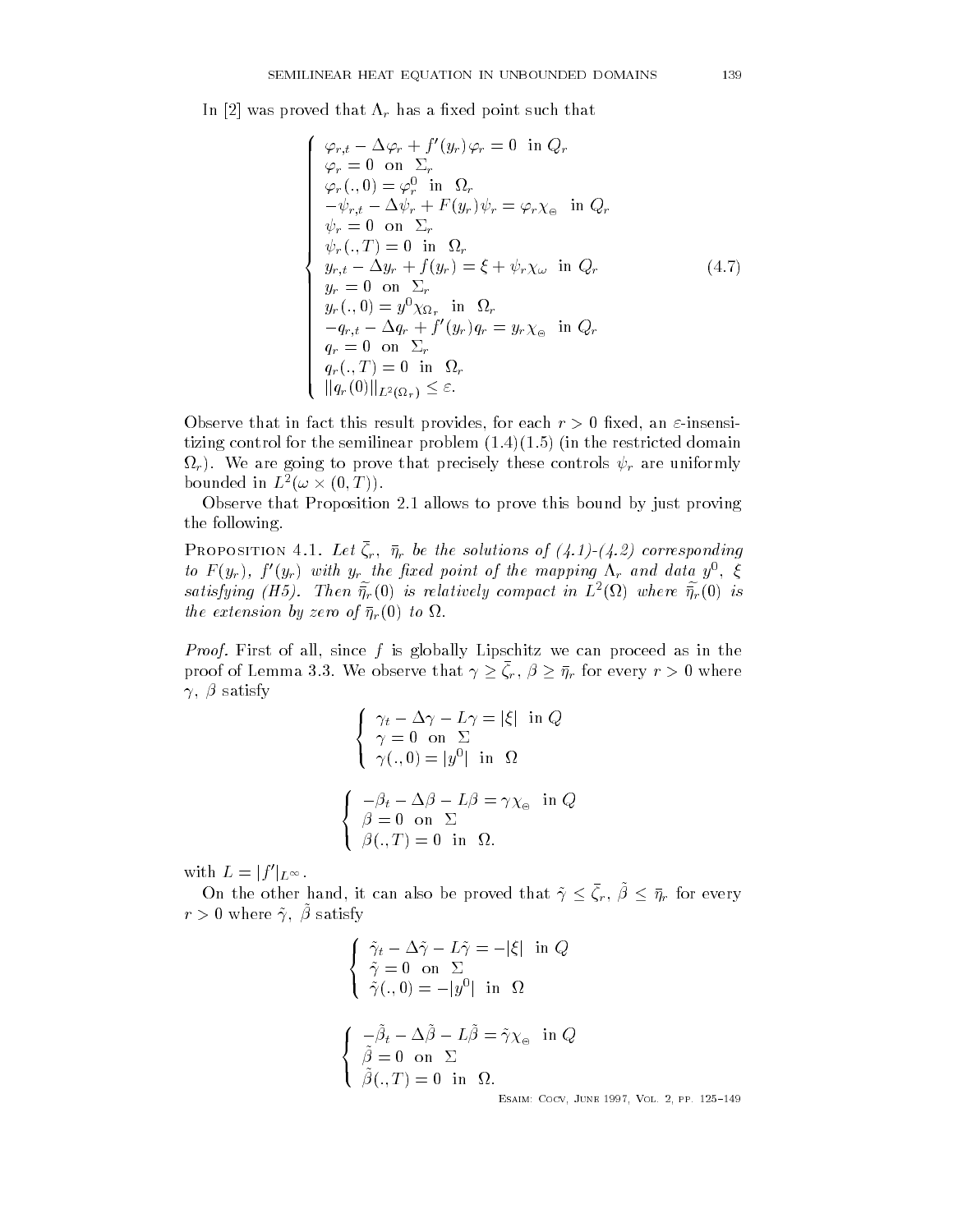We observe that  $\beta \leq 0 \leq \beta$  and then, if we put  $\beta = \beta - \beta$ , we get that  $\hat{\beta} \in L^2(\Omega \times (0,T))$  is such that for every  $r > 0$  and for every  $t \in (0,T)$ ,<br>  $|\bar{\eta}_r(x,t)| \leq \hat{\beta}(x,t)$  a.e. in  $\Omega_r$ . (4.8)

$$
|\bar{\eta}_r(x,t)| \le \hat{\beta}(x,t) \quad \text{a.e. in } \Omega_r. \tag{4.8}
$$

Since  $\tilde{\eta}_r(0)$  is bounded in  $L^2(\Omega)$  there exist  $\eta \in L^2(\Omega)$  and a subsequence<br>ill denoted by r) such that<br> $\tilde{\eta}_r(0) \rightharpoonup \eta$  weakly in  $L^2(\Omega)$  as  $r \to \infty$ . (still denoted by  $r$ ) such that

$$
\widetilde{\eta}_r(0) \rightharpoonup \eta
$$
 weakly in  $L^2(\Omega)$  as  $r \to \infty$ .

Proceeding as in the proof of Proposition see Section Second step we can see that for every compact  $K\subset \Omega$  there exist  $C>0$  independent of r and R large enough such that if results in the such that if results in the such that if results in the such

$$
\|\nabla \bar{\eta}_r(0)\|_{L^2(K)} \leq C T^{-1/2}.
$$

Therefore we can find a subsequence with  $r = r(K)$  and  $\bar{\eta}_K$  such that

$$
\widetilde{\bar{\eta}_r}(0) \to \bar{\eta}_K \text{ strongly in } L^2(K).
$$

But the uniqueness of the weak limit implies that  $\bar{\eta}_K = \eta|_K$ . Since the limit has been identified in a unique way we have that

$$
\widetilde{\bar{\eta}_r}(0) \to \eta \text{ strongly in } L^2_{loc}(\Omega).
$$

On the other hand, in view of (4.8), for every  $\sigma > 0$  there exists  $R > 0$  such<br>that for every  $r > R$  we have<br> $\|\tilde{\eta}_r(0)\|_{L^2(\Omega'_R)} \le \|\beta(0)\|_{L^2(\Omega'_R)} \le \delta/3$ that for every  $r>R$  we have

$$
\|\widetilde{\bar{\eta_r}}(0)\|_{L^2(\Omega_R')}\leq \|\beta(0)\|_{L^2(\Omega_R')}\leq \delta/3
$$

where  $\Omega_R'$  denotes  $\Omega\backslash\Omega_R$ , and for  $R$  large enough  $\|\eta\|_{L^2(\Omega_R')}\,\leq\,\delta/3.$  As a consequence of these facts we have for every relationship and

these facts we have for every 
$$
r > R
$$
  

$$
\|\tilde{\eta}_r(0) - \eta\|_{L^2(\Omega)} \le \|\tilde{\eta}_r(0) - \eta\|_{L^2(\Omega_R)} + \frac{2\delta}{3}.
$$

It is easy then to conclude that  $\widetilde{\bar{\eta_r}}(0) \to \eta$  strongly in  $L^2(\Omega)$ .

In the proof of Theorem  $1.5$  we need some previous results:

PROPOSITION 5.1. Let  $\varepsilon > 0$  be fixed and assume that  $1 \le N \le 6$ . Assume In the proot of Theorem 1.5 we need some previous results:<br>
PROPOSITION 5.1. Let  $\varepsilon > 0$  be fixed and assume that  $1 \le N \le 6$ . Assume<br>
that  $(H1)$ - $(H4)$  hold and that  $\xi \in L^2(Q), y^0 \in L^2(\Omega)$ . Let  $\{\xi_n\} \subset L^2(Q),$  $\{y_n^0\} \subset L^2(\Omega)$  be sequences of functions with compact support such that ROPOSITION<br>at  $(H1)$ - $(H$ <br> $_{n}^{0}\}\subset L^{2}(\Omega)$ 

$$
\xi_n \to \xi \quad strongly \ in \quad L^2(Q) \tag{5.1}
$$

$$
y_n^0 \to y^0 \quad strongly \ in \quad L^2(\Omega). \tag{5.2}
$$

Suppose that for every n,  $||h_n||_{L^2(Q)} \leq H$ , where  $h_n$  are controls such that

$$
||q_n(.,0)||_{L^2(\Omega)} \le \varepsilon/2 \quad \forall n \tag{5.3}
$$

where  $q_n$  is the corresponding solution of  $(1.9)$  with data  $\zeta_n, y_n$  and control  $h_n$ . Then there exists  $\hat{n} > 0$  such that the solution q of (1.5) with  $h = h_{\hat{n}}$ satisfies

$$
||q(.,0)||_{L^{2}(\Omega)} \leq \varepsilon. \tag{5.4}
$$

Furthermore, the same holds in space dimension  $N \geq 7$  if  $y^0 \in L^2(\Omega) \cap$ Furthermore, the same holds in space dimension  $N \ge 7$  if  $y^0 \in L^2(\Omega) \cap L^{N/2}(\Omega)$ ,  $\xi \in L^2(0,T;L^2(\Omega) \cap L^{N/2}(\Omega))$  and the sequences  $\{y_n^0\} \subset L^2(\Omega) \cap L^{N/2}(\Omega)$ Esaim- Cocv June Vol pp 

$$
\Box
$$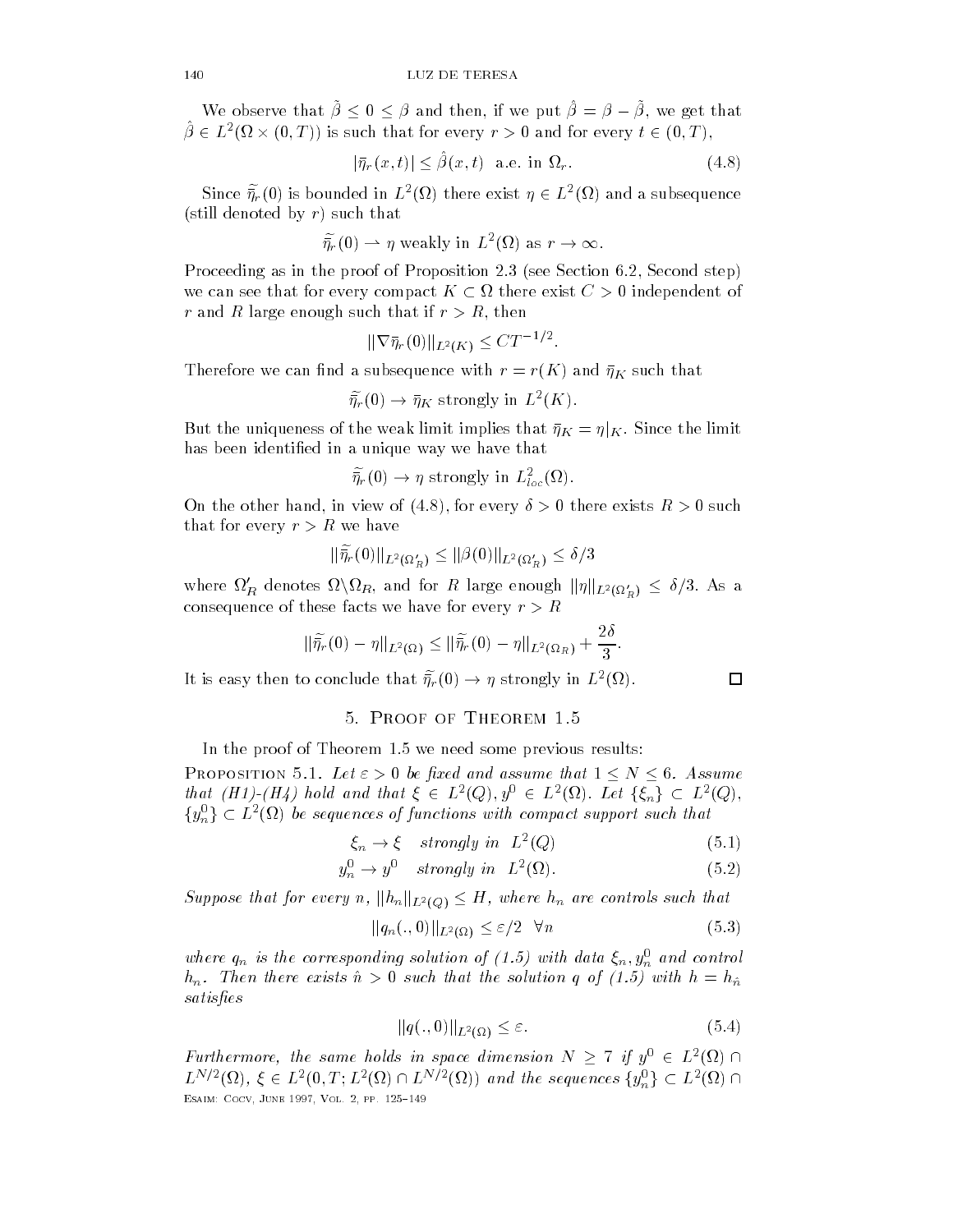SEMILINEAR HEAT EQUATION IN UNBOUNDED DOMAINS 141<br>  $L^{N/2}(\Omega)$ ,  $\{\xi_n\} \subset L^2(0,T;L^2(\Omega) \cap L^{N/2}(\Omega))$  converge strongly to  $y^0$ , respectively to  $\xi$ , in these spaces.

solution of (1.11) w<br>  $\alpha_{(\Omega)} \leq ||q_n(.,0)||_{L^2(\Omega)}$  $P$ roof Let and n and n and n and n to be chosen later with h and n to be chosen later with h and n to be chosen later with  $P$ Then

$$
\|q(.,0)\|_{L^2(\Omega)} \le \|q_n(.,0)\|_{L^2(\Omega)} + \|q(.,0) - q_n(.,0)\|_{L^2(\Omega)}.
$$

We are going to see that n can be chosen such that

$$
||q(.,0)-q_n(.,0)||_{L^2(\Omega)} \leq \varepsilon/2.
$$

Let y be the solution of (1.10) with  $h = h_n$ . Then  $\psi_n = y - y_n$  and  $\beta_n = q - q_n$ satisfy

$$
\begin{cases}\n\psi_{n,t} - \Delta \psi_n + f(y) - f(y_n) = \xi - \xi_n & \text{in} \quad Q \\
\psi_n = 0 & \text{on} \quad \Sigma \\
\psi_n(.,0) = y^0 - y_n^0 & \text{in} \quad \Omega.\n\end{cases}
$$
\n(5.5)

$$
\begin{cases}\n-\beta_{n,t} - \Delta \beta_n + f'(y)q - f'(y_n)q_n = \psi_n \chi_{\Theta} & \text{in} \quad Q \\
\beta_n = 0 & \text{on} \quad \Sigma \\
\beta_n(.,T) = 0 & \text{in} \quad \Omega\n\end{cases}
$$
\n(5.6)

We multiply (5.6) by  $\beta_n$  and integrate by parts. Since  $f'(y)q-f'(y_n)q_n=$  $q(f'(y) - f'(y_n)) + f'(y_n)(q - q_n)$ , we obtain:

$$
-\frac{1}{2}\frac{d}{dt}\int_{\Omega}\beta_n^2 + \int_{\Omega}|\nabla\beta_n|^2 - L\int_{\Omega}|\beta_n|^2 \le \int_{\Omega}|\psi_n||\beta_n|\chi_{\Theta} + M| < q\psi_n, \beta_n > |
$$

where  $\langle \, \cdot \, , \, \cdot \, \rangle$  denotes the duality product between  $H = \langle \, \cdot \, \cdot \, \rangle$  and  $H_0 \langle \, \cdot \, \cdot \, \rangle$  $Z$  at  $J_{\Omega}$   $J_{\Omega}$   $J_{\Omega}$   $J_{\Omega}$   $J_{\Omega}$   $J_{\Omega}$ <br>where  $\langle , . \rangle$  denotes the duality produ<br> $L = |f'|_{L^{\infty}}$  and  $M \ge |f''|_{L^{\infty}}$ . Therefore

$$
-\frac{1}{2}\frac{d}{dt}\int_{\Omega}|\beta_n|^2+\frac{1}{2}\int_{\Omega}|\nabla\beta_n|^2\leq \frac{1}{2}\int_{\Omega}|\psi_n|^2+\frac{L}{2}\int_{\Omega}\beta_n^2+\frac{M^2}{2}\|q\psi_n\|_{H^{-1}(\Omega)}^2.
$$

By Gronwall's inequality we obtain

 $\big\{$ 

$$
\int_{\Omega} |\beta_n(0)|^2 \le C \left[ \|\psi_n\|_{L^2(Q)}^2 + \int_0^T \|q\psi_n\|_{H^{-1}(\Omega)}^2 \right] \tag{5.7}
$$

In order to estimate  $\|q\psi_n\|_{H^{-1}(\Omega)}^2$  we consider first the case  $1\le N\le 6.$ We remember that  $\psi_n \in L^{\infty}((0,T);L^2(\Omega))$ . Since  $\Omega$  satisfies (H2),  $q \in$  $L^-(0,1)$ ;  $H^-(\Omega)$  (see [15]). Moreover, by the variation of constant formula it is not difficult to see that

$$
||q||_{L^{2}(0,T;H^{2}(\Omega))}^{2} \leq C|\xi|_{L^{2}(Q)}^{2} + |y^{0}|_{L^{2}(\Omega)}^{2} + |h_{n}|_{L^{2}(\omega \times (0,T))}^{2}).
$$
\n(5.8)

In view of Sobolev's embeddings, for  $1 \le N < 4$ , we have that  $q\psi_n \in$  $L^2(Q) \subset L^2(0,T;H^{-1}(\Omega))$  with

$$
\int_0^T \|q\psi_n\|_{H^{-1}}^2 \le C \|\psi_n\|_{L^\infty(0,T;L^2(\Omega))}^2 \|q\|_{L^2(0,T;H^2(\Omega))}^2 \tag{5.9}
$$

and for  $4 \leq N \leq 6$ ,  $q\psi_n \in L^2(0,T;H^{-1}(\Omega))$  with

$$
\langle q\psi_n, f \rangle = \int_{\Omega} q\psi_n f dx \qquad \forall f \in H_0^1(\Omega),
$$

$$
\int_0^T \|q\psi_n\|_{H^{-1}}^2 \le C \|\psi_n\|_{L^\infty(0,T;L^2(\Omega))}^2 \|q\|_{L^2(0,T;H^2(\Omega))}^2. \tag{5.10}
$$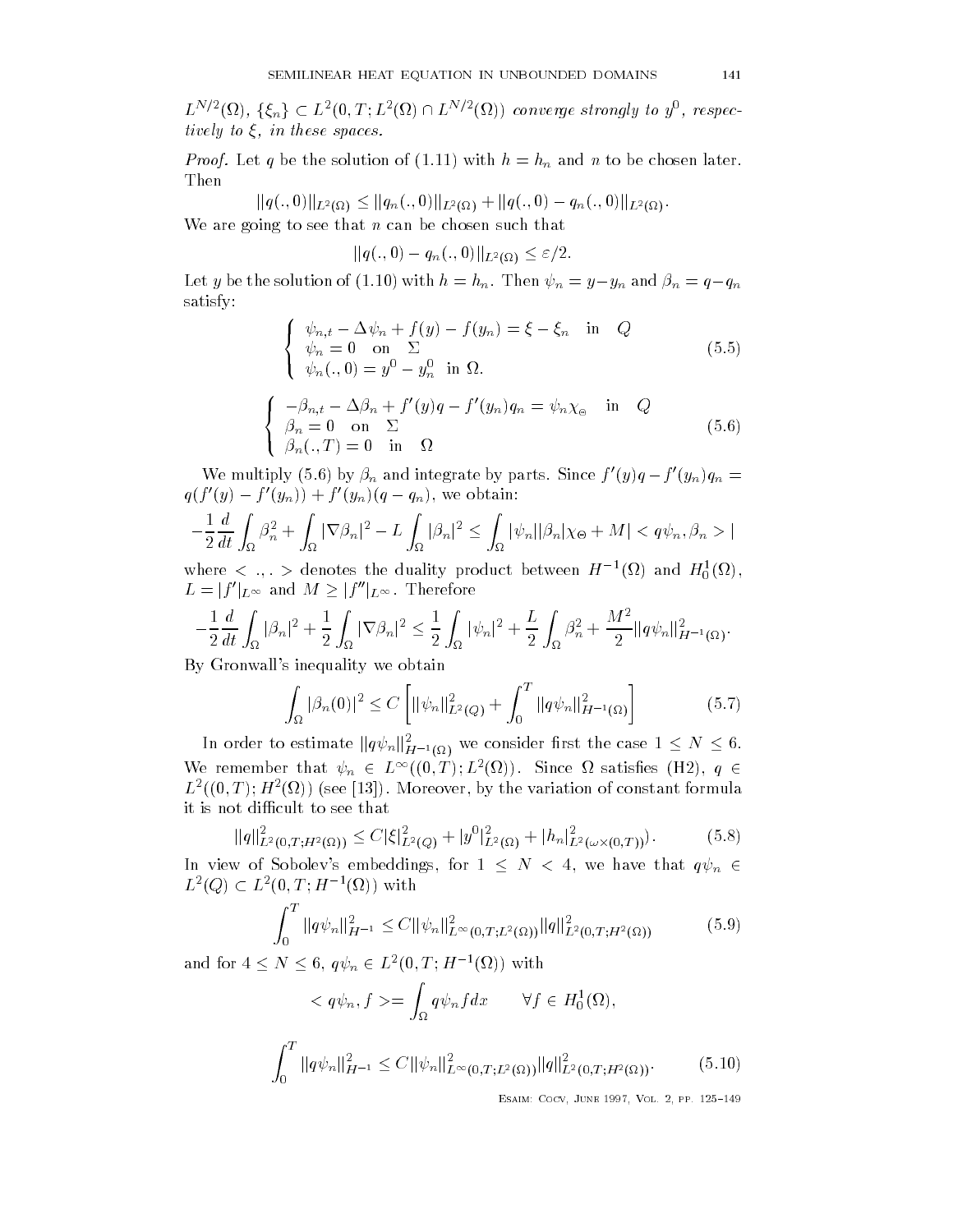For  $N \geq 7$  we observe that  $\psi_n \in L^{\infty}(0,T;L^2(\Omega) \cap L^{N/2}(\Omega))$  (see [4] p. 46) and in view of Sobolev's embeddings  $q \in L^2(0,T;L^{\overline{N-4}}(0))$  $\overline{N-4}(\Omega)$ , that is,  $q\psi_n \in L^2(Q) \subset L^2(0,T;H^{-1}(\Omega))$  and

$$
\int_0^1 \|q\psi_n\|_{H^{-1}}^2 \leq C \|\psi_n\|_{L^\infty(0,T;L^{N/2}(\Omega))}^2 \|q\|_{L^2(0,T;H^2(\Omega))}^2.
$$

In view of (5.7) and (5.8) we obtain, for  $1 \le N \le 6$ , that

$$
\int_{\Omega} |\beta_n(0)|^2
$$
  
\n
$$
\leq C \left[ \|\psi_n\|_{L^{\infty}(0,T;L^2(\Omega))}^2 (1 + \|\xi\|_{L^2(Q)}^2 + \|y^0\|_{L^2(\Omega)}^2 + \|h_n\|_{L^2(\omega \times (0,T))}^2) \right]
$$

and for  $N \geq 7$ 

$$
\int_{\Omega} |\beta_n(0)|^2 \le C \left[ \|\psi_n\|_{\infty, N2}^2 (1 + \|\xi\|_{L^2(Q)}^2 + \|y^0\|_{L^2(\Omega)}^2 + \|h_n\|_{L^2(\omega \times (0,T))}^2) \right]
$$
  
where  $\|\|_{\infty, N2}$  denotes the norm in  $L^{\infty}(0, T; L^2(\Omega) \cap L^{N/2}(\Omega))$  We are as-

suming that the controls  $n_n$  are unnormly bounded in n. Since  $\zeta, y$  are fixed we obtain for  $1 \leq N \leq 6$ 

$$
\int_{\Omega} |\beta_n(0)|^2 \leq D \left[ \|\xi - \xi_n\|_{L^2(Q)}^2 + \|y^0 - y_n^0\|_{L^2(\Omega)}^2 \right].
$$

and for  $N \geq 7$ 

$$
\int_{\Omega} |\beta_n(0)|^2 \le D \left[ \|\xi - \xi_n\|_{L^2(0,T;L^2(\Omega) \cap L^{N/2}(\Omega))}^2 + \|y^0 - y_n^0\|_{L^2(\Omega) \cap L^{N/2}(\Omega)}^2 \right].
$$

In view of the convergence in  $(5.1)$  and in  $(5.2)$  it is clear that we can choose  $\hat{n}$  such that

$$
||q(.,0)-q_{\hat{n}}(.,0)||_{L^2(\Omega)}\leq \varepsilon/2.
$$

囗

We conclude the proof of Theorem  $1.5$  by giving a uniform bound for the controls  $h_n$ . The next proposition is a result in that direction.

**FROPOSITION 3.2.** Let  $\zeta_n$ ,  $y_n$  be as in Proposition 3.1 and  $u_n$  be the control proposed in the previous section such that the solution  $q_n$  of  $(1.11)$  satisfies

 $||q_n(.,0)||_{L^2(\Omega)} \leq \varepsilon/2.$ 

Then there exists a constant  $H > 0$  independent of n, such that for every n

$$
||h_n||_{L^2(Q)} \leq H.
$$

The proof of this proposition needs an analysis similar to that which we have done in the previous section Observe that for each n the control hn in the whole domain  $\mathbf{u}$  is equal to a control in some restricted domain  $\mathbf{u}$  in some restricted domain  $\mathbf{u}$ some r large enough that depends on the data  $y_n^-, \zeta_n$ . That is,  $n_n = n_{r(n)}$ . As in the previous section it is not dicult to see having in mind Proposition that the proof of Proposition can be reduced to the following **PROPOSITION 5.3. Let**  $\zeta_r^r, \eta_r^r$  **be the solutions of**  $(4.1)$  $(4.2)$  **corresponding** to  $r(y_r)$ ,  $f(y_r)$  with  $y_r$  the fixed point of the mapping  $\Lambda_r$  and data  $y_n, \zeta$ 

satisfying the hypotheses of Proposition 5.1. Then  $\eta_r^{\downarrow}(0)$  is relatively compact in  $L^-(\Omega)$  where  $\eta_r^{\scriptscriptstyle\mu}(\mathsf{U})$  is the extension by zero of  $\eta_r^{\scriptscriptstyle\mu}(\mathsf{U})$  to  $\Omega$ .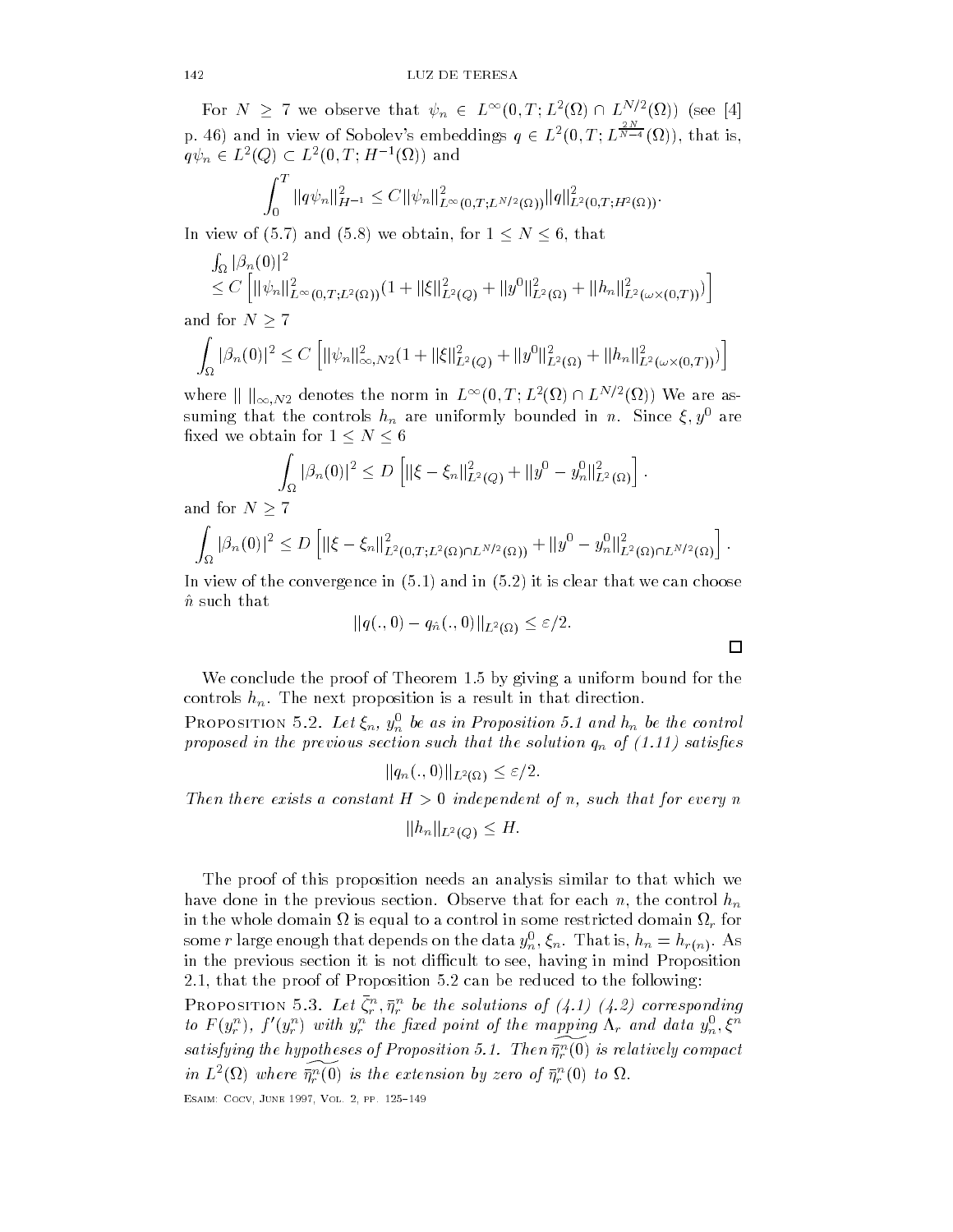*Proof.* Since the sequence  $\xi_n$  has been chosen such that it converges strongly to  $\xi$  in  $L^2(Q)$  there exists  $p \in L^2(Q)$  and a subsequence, still denoted by n, such that

 $|\xi_n(x,t)| \leq p(x,t)$  for almost every  $(x,t) \in Q$ .

Since  $y_n^0$  converges strongly to  $y^0$  in  $L^2(\Omega)$  there exist  $Y \in L^2(\Omega)$  and a<br>subsequence (of the previous one) such that<br> $|y_n^0(x)| \le Y(x)$  for almost every  $x \in \Omega$ . subsequence (of the previous one) such that

$$
|y_n^0(x)| \le Y(x) \text{ for almost every } x \in \Omega.
$$

Therefore by the maximum principle we have that for every n

$$
\bar{\zeta}_r^n \leq \gamma_r \quad , \quad \bar{\eta}_r^n \leq \beta_r
$$

where  $\gamma_r$  and  $\beta_r$  are solutions of

$$
\begin{cases}\n\gamma_{r,t} - \Delta \gamma_r + F(y_r^n)\gamma_r = p(x,t)\chi_{Q_r} & \text{in } Q_r \\
\gamma_r = 0 & \text{on } \Sigma_r \\
\gamma_r(.,0) = Y(x)\chi_{\Omega_r} & \text{in } \Omega_r\n\end{cases}
$$
\n
$$
\begin{cases}\n-\beta_{r,t} - \Delta \beta_r + f'(y_r^n)\beta_r = \gamma_r \chi_{\Theta} & \text{in } Q_r \\
\beta_r = 0 & \text{on } \Sigma_r \\
\beta_r(.,T) = 0 & \text{in } \Omega_r.\n\end{cases}
$$

We proceed as in the proof of Proposition That is we can nd  $\beta \in L^2(\Omega \times (0,T))$  such that for every  $n > 0$  and for every  $r > 0$ if in the proof of Proposition 4.<br>
(i) such that for every  $n > 0$  and<br>  $\left| \begin{array}{l} n \\ r \end{array} \right| (x, t) | \leq |\beta_r(x, t)| \leq \beta(x, t)$  in  $\Omega$ 

$$
|\bar{\eta}_r^n(x,t)| \le |\beta_r(x,t)| \le \beta(x,t) \text{ in } \Omega_r \times (0,T). \tag{5.11}
$$

Therefore  $\|\widetilde{\bar{\eta}^n_r}(0)\|_{L^2(\Omega)}\leq C$  and we can find  $\eta\in L^2(\Omega)$  and a subsequence rn and the such that the such a such a such a such a such a such a such a such a such a such a such a such a s fore  $\|\widetilde{\eta}_r^n(0)\|_{L^2(\Omega)} \leq C$  and we<br>with  $r(n) \to \infty$  as  $n \to \infty$ , such  $a \eta \in L$  (sz) and a s<br>) as  $r(n) \to \infty$ .

$$
\widetilde{\overline{\eta}_{r(n)}}(0) \rightharpoonup \eta \text{ weakly in } L^2(\Omega) \text{ as } r(n) \to \infty.
$$

Proceeding as in the proof of Proposition 4.1 we conclude that

 $\widetilde{\overline{\eta}_{r(n)}}(0) \to \eta$  strongly in  $L^2(\Omega)$ .

 $\Box$ 

## 6.1. PROOF OF LEMMA 3.3  $\frac{1}{3}$

6.1. PROOF OF LEMMA 3.3<br>Let X be solution of (3.14). Since  $X(0) = |y^0| > 0$  and  $|q| > 0$ , by the maximum principle X is positive. Moreover  $|F(Y)| < MY$  with M the Lipschitz constant of F and then X is subsolution of the problem

$$
\begin{cases}\n u_t - \Delta u - Mu = |g| \quad \text{in } \mathbb{R}^n \times (0, T) \\
 u(x, 0) = |y^0(x)| \quad \text{in } \mathbb{R}^n\n\end{cases}
$$
\n(6.1)

Let  $v = e^{-Mt}u$ . Then v verifies

$$
\begin{cases}\nv_t - \Delta v = e^{-Mt} |g| \text{ in } \mathbb{R}^n \times (0, T) \\
v(x, 0) = |y^0(x)| \text{ in } \mathbb{R}^n\n\end{cases}
$$
\n(6.2)

Esaim- Cocv June Vol pp 

We can express  $v$  by the variation of constants formula:

$$
v(x,t) = \int_{\mathbb{R}^n} (4\pi t)^{-n/2} e^{\frac{-|x-z|^2}{4t}} |y^0(z)| dz
$$
  
+ 
$$
\int_0^t \int_{|z| < \rho} (4\pi (t - \sigma))^{-n/2} e^{\frac{-|x-z|^2}{4(t-\sigma)}} e^{-M\sigma} |g(\sigma, z)| d\sigma dz.
$$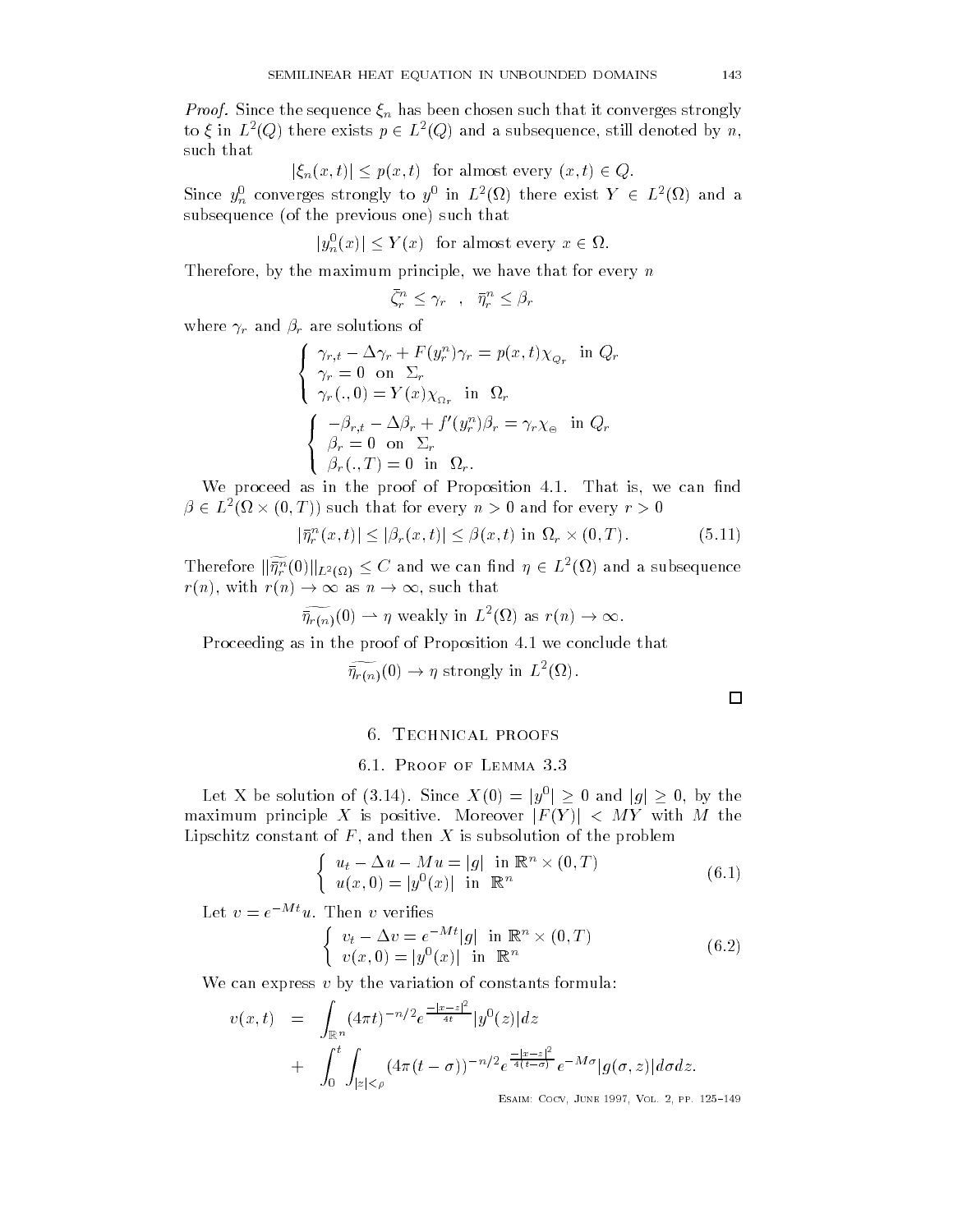Since supp  $y^0 \subset B_\rho$ ,  $\omega \subset B_\rho$  and supp  $g \subset B_\rho \times (0,T)$  we have, for every x such that  $|x| > \rho$ ,

$$
v(x,t) \leq \int_{|z| < \rho} (4\pi t)^{-n/2} e^{\frac{-||x| - \rho|^2}{4t}} |y^0(z)| dz
$$
  
+ 
$$
\int_0^t \int_{|z| < \rho} (4\pi (t - \sigma))^{-n/2} e^{\frac{-||x| - \rho|^2}{4(t - \sigma)}} |g(\sigma, z)| d\sigma dz.
$$

and then

$$
v(x,t) \le (4\pi t)^{-n/2} e^{\frac{-||x|-p|^2}{4t}} |y^0|_{L^1(B_\rho)}
$$
  
+ 
$$
\int_0^t \int_{|z|<\rho} (4\pi (t-\sigma))^{-n/2} e^{\frac{-||x|-\rho|^2}{4(t-\sigma)}} |g(\sigma,z)| d\sigma dz
$$
 (6.3)

Let  $m(s) = s^{-s} e^{-s}$ . By elementary calculus we obtain that  $m$  reaches it maximum at  $s = \frac{\beta}{\alpha}$ . Then

$$
s^{-\alpha}e^{-\beta/s} \le \left(\frac{e}{\alpha}\right)^{-\alpha} \beta^{-\alpha}.
$$

 $s^{-\alpha}e^{-\beta/s} \leq \left(\frac{e}{\alpha}\right)^{-\alpha} \beta^{-\alpha}.$ <br>Substituting this bound in (6.3) with  $\alpha = n/2$  and  $\beta = ||x| - \rho|^2$ , we obtain

$$
||v||_{L^{\infty}(\Gamma_r)} \leq \left(\frac{2\pi e}{n}\right)^{-n/2} \frac{1}{(r-\rho)^n} (||y^0||_{L^1(\mathbb{R}^n)} + ||g||_{L^1((0,T)\times\mathbb{R}^n)}) .
$$

Since  $u(x, t) = e^{Mt}v \le e^{MT}v$  we have that

$$
||u||_{L^{\infty}(\Gamma_r)} \leq C \frac{e^{MT}}{(r-\rho)^n} (||y^0||_{L^1(\mathbb{R}^n)} + ||g||_{L^1((0,T)\times \mathbb{R}^n)}) \qquad \forall r > \rho.
$$

Since X is a non negative subsolution of  $(6.1)$ 

$$
||X||_{L^{\infty}(\Gamma_r)} \leq C \frac{e^{MT}}{(r-\rho)^n} (||y^0||_{L^1(\mathbb{R}^n)} + ||g||_{L^1((0,T)\times \mathbb{R}^n)}) \, . \, \forall r > \rho.
$$

## 6.2. PROOF OF PROPOSITION 2.3

This section is devoted to the proof of Proposition 2.3. During the proof we are going to use the following classical compactness result (see Simon Theorem p 

THEOREM 6.1. Let  $X, B, Y$  be Banach spaces such that  $X \subset B \subset Y$  with continuous embeddings, the embedding  $X \subset B$  being compact. Let  $1 \leq p \leq$  $\infty$ . If F is a bounded subset of  $L^p(0,T;X)$  and the embedding  $X \subseteq D$  being compact. Let  $1 \le$ <br>ubset of  $L^p(0,T;X)$  and<br> $T_{-h}:Y) \to 0$  as  $h \to 0$  uniformly for  $f \in \mathcal{F}$ 

$$
\|\tau_h f - f\|_{L^p(0,T-h;Y)} \to 0 \text{ as } h \to 0 \text{ uniformly for } f \in \mathcal{F}
$$

where  $\tau_h f(t) = f(t+h)$ , then F is relatively compact in  $L^p(0,T;B)$  [in  $C([0,T];B)$  if  $p=\infty$  .

*Proof of Proposition 2.3.* First of all we observe that since  $\gamma_r^0 \in L^2(\Omega_r)$ ,  $g_r\in L^2(Q_r)$  and  $\gamma_r\in L^2(0,T;H^1_0(\Omega_r)),$  then  $\nabla\widetilde{\gamma_r}=\widetilde{\nabla\gamma_r}$  and  $\widetilde{\gamma_r}$  satisfies

$$
\begin{cases}\n\widetilde{\gamma_{r,t}} - \Delta \widetilde{\gamma_r} + \widetilde{c}_r(x,t)\widetilde{\gamma_r} = \widetilde{g}_r + \frac{\partial \gamma_r}{\partial \nu} \delta_{\partial \Omega_r} & \text{in } Q \\
\widetilde{\gamma_r} = 0 & \text{on } \Sigma \\
\widetilde{\gamma_r}(. , 0) = \widetilde{\gamma_r^0} & \text{in } \Omega\n\end{cases}
$$
\n(6.4)

—————————————————————————————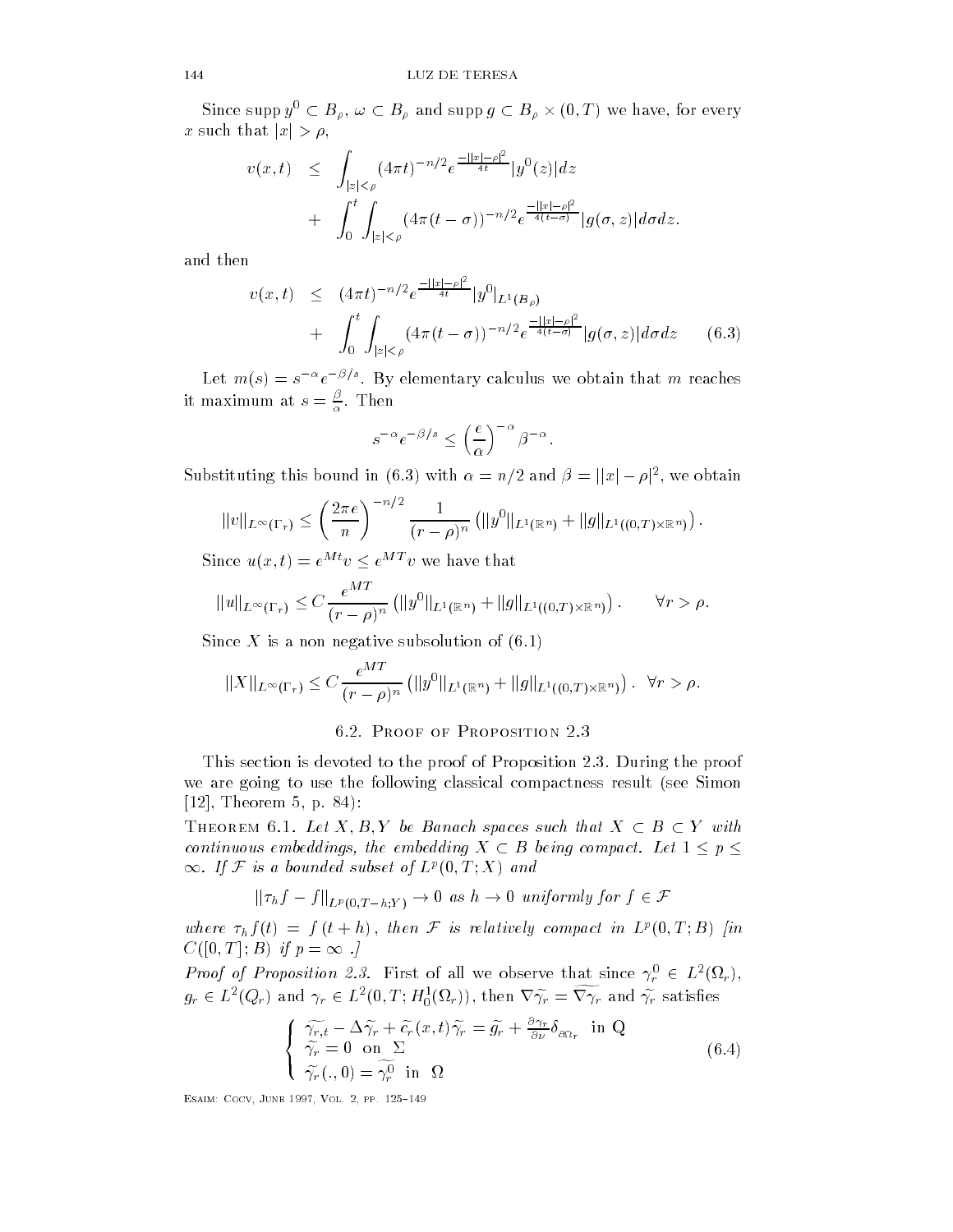where  $\delta_{_{\partial\Omega_r}}$  is the Dirac measure on the set  $\partial\Omega_r.$  That is, for  $\phi\,\in\,C^0(\Omega)$ . . .  $\langle \frac{\partial \gamma_r(t)}{\partial \nu} \delta_{\partial \Omega_r}, \phi \rangle = \int_{\partial \Omega_r} \frac{\partial \gamma_r(t)}{\partial \nu} \phi d\sigma$ . In view of (6.4) we have that for every  $r > R$ ,<br>compact subset  $K \subset \Omega$ ,  $R > 0$  such that  $K \subset B_R$  and for every  $r > R$ ,

$$
\widetilde{\gamma_{r,t}} = \Delta \widetilde{\gamma_r} - \widetilde{c_r}(x,t)\widetilde{\gamma_r} + \widetilde{g_r} \quad \text{in } K \times (0,T). \tag{6.5}
$$

On the other hand we have that

$$
\|\widetilde{\gamma_r^0}\|_{L^2(\Omega)} = \|\gamma_r^0\|_{L^2(\Omega_r)} \le C \,\forall r,\tag{6.6}
$$

$$
||g_r||_{L^2(Q_r)} = ||\widetilde{g_r}||_{L^2(Q)} \le T^{1/2} ||\widetilde{g_r}||_{L^\infty(0,T;L^2(\Omega))} \le C \,\forall r. \tag{6.7}
$$

In consequence there exist  $\gamma^0 \in L^2(\Omega)$ ,  $q \in L^2(Q)$  and subsequences (with the same index  $r$ ) such that  $\begin{align*} \mathcal{L} &\xrightarrow{L} (\mathscr{L}) \text{ and such} \end{align*}$ ) as  $r \to \infty$ ,

$$
\widetilde{\gamma_r^0} \rightharpoonup \gamma^0 \text{ weakly in } L^2(\Omega) \text{ as } r \to \infty,
$$
\n(6.8)\n
$$
\widetilde{q_r} \rightharpoonup q \text{ weakly in } L^2(Q) \text{ as } r \to \infty.
$$
\n(6.9)

$$
\widetilde{g_r} \rightharpoonup g \text{ weakly in } L^2(Q) \text{ as } r \to \infty. \tag{6.9}
$$

We shall see that the result stated in Proposition 2.3 holds precisely for the sequences corresponding to that index  $r$ .

We divide now the proof in 5 steps. The first three correspond to convergence results in the fourth step is devoted to prove that I verified that the step (2.15) and the fitth that  $\gamma$  belongs to  $L_{loc}(0,1;H_{loc}(M))$ .

FIRST STEP:  $\widetilde{\gamma_r} \rightharpoonup \gamma$  weakly\* in  $L^{\infty}(0,T;L^2(\Omega))$ .

We multiply equation (2.6) by  $\gamma_r$  and integrate by parts

$$
\frac{1}{2}\frac{d}{dt}\int_{\Omega_r}|\gamma_r|^2dx+\int_{\Omega_r}|\nabla\gamma_r|^2+\int_{\Omega_r}c_r(x,t)|\gamma_r|^2=\int_{\Omega_r}g_r\gamma_r.
$$

Since  $|c_r|$  is uniformly bounded in  $L^\infty(Q),$   $\widetilde{g}_r$  is uniformly bounded in  $L^2(Q)$ and  $\widetilde{\gamma^0_r}$  is uniformly bounded in  $L^2(\Omega)$  we can apply first Schwartz's inequality and then Gronwall's inequality to obtain that

$$
\int_{\Omega_r} |\gamma_r(t)|^2 dx + 2 \int_0^t \int_{\Omega_r} |\nabla \gamma_r|^2 dx ds \le C
$$

for some constant C  $\Gamma$  independent of the form of the form of the form of the form of the form of the form of

$$
\int_{\Omega_r} |\gamma_r(t)|^2 dx \le C \forall t \in (0, T)
$$
\n(6.10)

$$
\int_0^t \int_{\Omega_r} |\nabla \gamma_r|^2 \le C \ \forall t \in (0, T). \tag{6.11}
$$

In view of  $(6.10)$  we can extract a subsequence (from that we have chosen in  $(6.8)$  verifying

$$
\widetilde{\gamma}_r \rightharpoonup \gamma \quad \text{weakly* in } L^{\infty}(0, T; L^2(\Omega)), \tag{6.12}
$$

and in particular

$$
\widetilde{\gamma_r} \rightharpoonup \gamma \quad \text{weakly in } L^3(0, T; L^2(\Omega)). \tag{6.13}
$$

SECOND STEP:  $\widetilde{\gamma_r(t)} \to \gamma(t)$  strongly in  $L^2_{loc}(\Omega)$  for every t. For  $K \subset \Omega$  compact, from (6.5) and (6.10) we have

$$
\|\widetilde{\gamma_{r,t}}\|_{L^{\infty}(0,T;H^{-2}(K))} \leq C.
$$
  
ESAIN: COCV, JUNE 1997, Vol. 2, PP. 125-149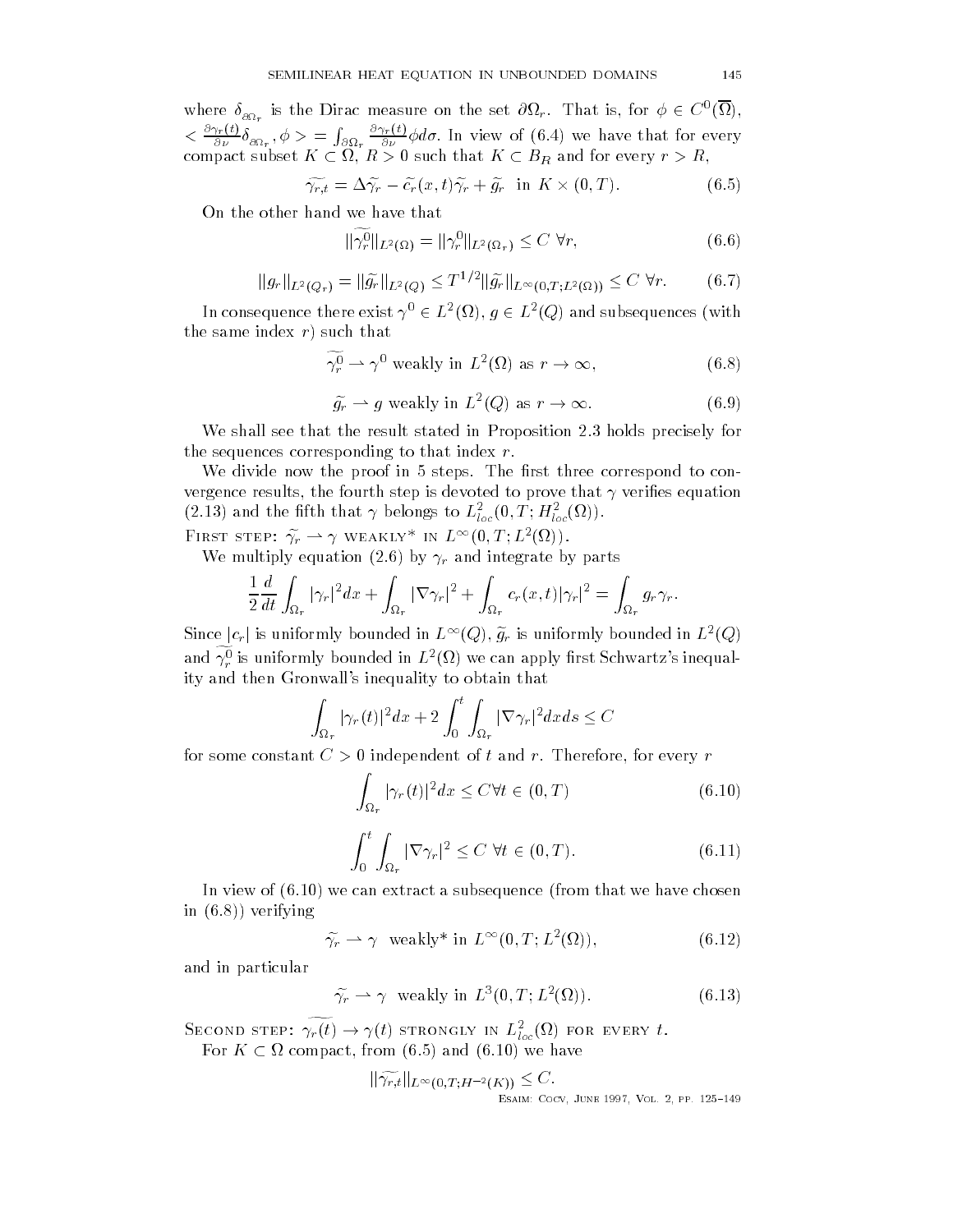In view of Theorem 0.1, taking  $D = H - (K)$ ,  $A = L (K)$ ,  $I = H - (K)$ ,  $p = \infty$  and  $F = \{\widetilde{\gamma}_r\}_r$ , there exists  $\rho(K)$  and a subsequence  $\widetilde{\gamma}_r$  (from the previous one) such that  $\widetilde{\gamma_r} \to \rho(K)$  strongly in  $C([0,T];H^{-1}(K))$ .

By uniqueness of the weak limit and extracting diagonal subsequences we observe that for every compact subset K,  $\rho(K) = \gamma|_K$ , i.e.

$$
\widetilde{\gamma}_r \to \gamma \quad \text{strongly in } C([0, T]; H_{loc}^{-1}(\Omega)) \tag{6.14}
$$

and  $\gamma^0|_K = \gamma(0)|_K$ .

In order to get compactness in  $L^2$  we need some estimates on the gradients. Let  $S_r(t)$  be the semigroup generated by the operator  $-\Delta$  in  $L^2(\Omega_r)$ with Dirichlet boundary conditions. Since  $S_r()$  is an analytic semigroup we have (see  $\lceil 10 \rceil$ ) that

$$
||S_r(t)v||_{H^1(\Omega_r)} \leq t^{-1/2} ||v||_{L^2(\Omega_r)}, \quad \forall v \in L^2(\Omega_r).
$$

By the variation of constants formula we know that

$$
\gamma_r(t) = S_r(t)\gamma_r(0) - \int_0^t S_r(t-\sigma)c_r(\sigma)\gamma_r(\sigma)d\sigma
$$

$$
+ \int_0^t S_r(t-\sigma)g_r(\sigma)d\sigma.
$$

It is not different to prove that the prove that  $\Gamma$  is not different to prove that the not different that  $\Gamma$ 

t is not difficult to prove then that  
\n
$$
\|\nabla \gamma_r(t)\|_{L^2(K)} \le \|\nabla \gamma_r(t)\|_{L^2(\Omega_r)} \le Ct^{-1/2} \|\gamma_r^0\|_{L^2(\Omega_r)}
$$
 for every  $0 < t \le T$   
\n(6.15)

where  $C$  depends only of  $\|\widetilde{c}_r\|_{L^\infty(Q_r)}$  and  $\|\widetilde{g}_r\|_{L^\infty(0,T;L^2(\Omega_r))}$  . In view of our hypotheses on  $c_r, \, g_r$  and  $\gamma_r$  it is easy to see then that

$$
\|\nabla \gamma_r(t)\|_{L^2(K)} \le C t^{-1/2} \text{ for every } 0 < t \le T \tag{6.16}
$$

with  $C$  independent of  $r$ .

In view of (6.16), for every  $t \in (\varepsilon,T)$  there exists  $r_i = r_i(t)$  [ $r_i$  subsequence of (6.14)] and  $\eta(t;K)$  such that  $\widetilde{\gamma_{r_i}}(t) \to \eta(t;K)$  strongly in  $L^2(K)$ . In view of (6.14)  $\eta(t;K) = \gamma(t)|_K$  for  $t \in (\varepsilon,T)$  and therefore  $\widetilde{\gamma_{r_i}}(t) \to \gamma(t)|_K$ strongly in  $L$   $(\Lambda)$ .

The subsequence right of principle on principle of the limit of the limit of the limit of the limit of the limit has been identified in a unique way as  $\gamma(t)|_K$  we deduce that the whole sequence converges, i.e. for every compact  $K\subset \Omega$  and  $0 < t < T, \, \widetilde{\gamma_r}(t) \rightarrow$  $\gamma(\iota)$  in  $L$  (A).

THIRD STEP:  $\widetilde{\gamma_r}\rightarrow \gamma$  in  $L^2(\varepsilon,T;L^2_{loc}(\Omega))$ .

Let  $0 \leq \varepsilon < T$  and  $\eta_r(t) = ||\widetilde{\gamma_r}(t) - \gamma(t)||_{L^2(K)}$ . From (6.13) we know that there exists a constant  $C > 0$  such that

$$
\left(\int_{\varepsilon}^T |\eta_r(t)|^3\right)^{1/3} \leq C.
$$

Since  $\widetilde{\gamma_r}(t) \to \gamma(t)|_K$  strongly in  $L^2(K)$  and by Egorov's Theorem, for any  $\delta > 0$  there exists a set  $B_{\delta} \subset [\varepsilon, T]$  such that  $A_{\delta} = [\varepsilon, T] \setminus B_{\delta}$  with measure  $|A_\delta| < \delta^3/C^6$  and such that  $\eta_r \to 0$  uniformly in  $B_\delta$ . Let R be such that for —————————————————————————————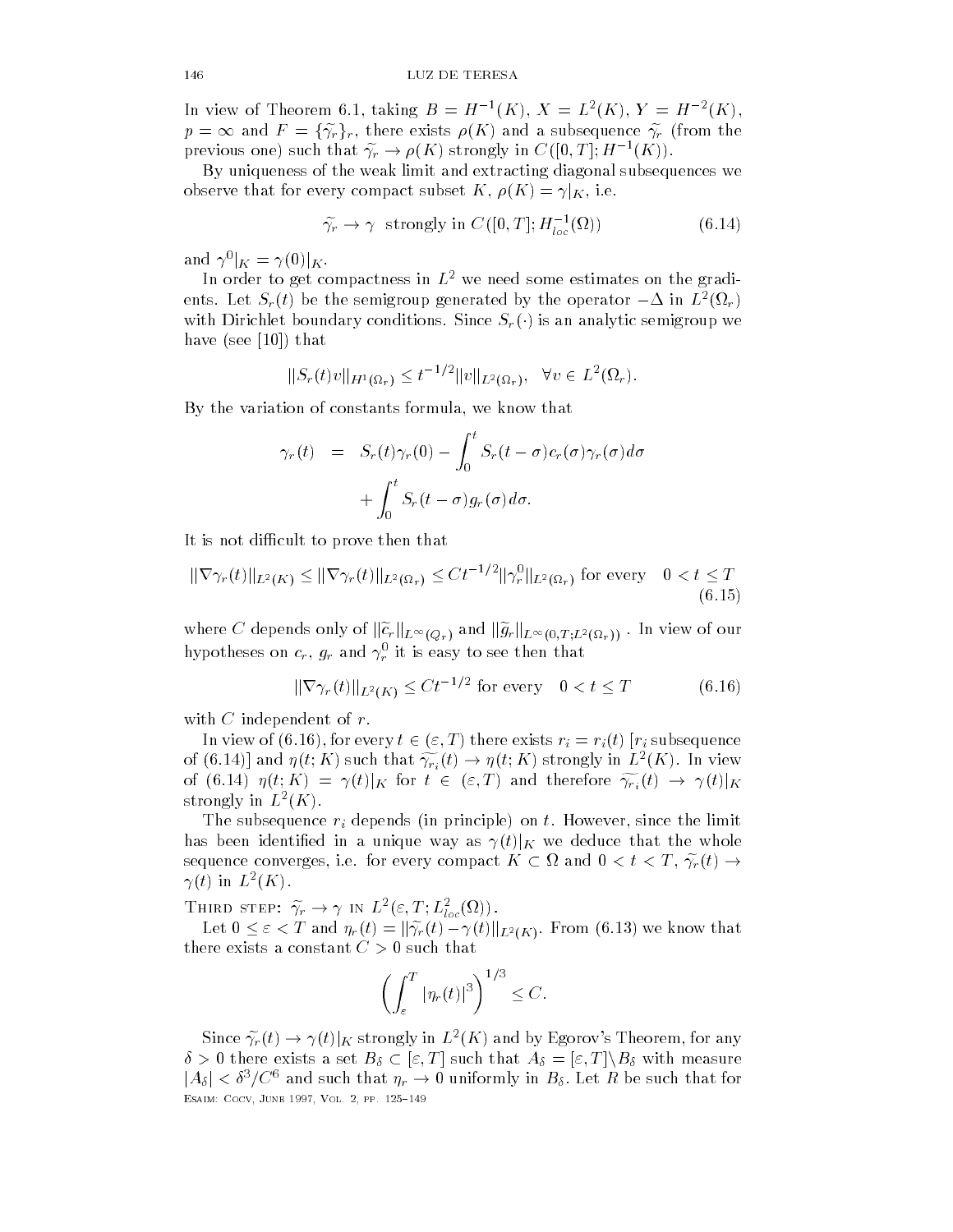every  $r>R,$   $|\eta_r|<|\frac{\delta}{|B_\delta|}|^{1/2}$  in  $B_\delta.$  Then, for every  $r>R$  we have

$$
\int_{\varepsilon}^{T} |\eta_r(t)|^2 \leq \int_{A_\delta} |\eta_r(t)|^2 + \int_{B_\delta} |\eta_r(t)|^2 \leq C^2 \frac{\delta}{C^2} + |B_\delta| \frac{\delta}{|B_\delta|} = 2\delta.
$$

Therefore  $\widetilde{\gamma_r} \to \gamma|_K$  strongly in  $L^2(\varepsilon,T;L^2(K))$ . Clearly, the limit  $\gamma$  does not depend on the compact set  $K \subset \Omega.$  Thus

 $\widetilde{\gamma_r} \to \gamma$  strongly in  $L^2(\varepsilon,T;L^2_{loc}(\Omega))$ .

 $\Gamma$  ourin stef. Equation verified by  $\gamma$ .

Let  $v \in \mathcal{D}(Q)$  and  $R > 0$  be such that supp  $v \subset B_R \times (\varepsilon, T)$ . Then for every  $r>R$ 

$$
-\int_0^T \int_{\Omega} \widetilde{\gamma}_r v_t - \int_0^T \int_{\Omega} \widetilde{\gamma}_r \Delta v + \int_0^T \int_{\Omega} \widetilde{c}_r \widetilde{\gamma}_r v = \int_0^T \int_{\Omega} \widetilde{g}_r v. \tag{6.17}
$$

Since  $|\tilde{c}_r|_{L^\infty(Q)} \leq C$ , there exists a sequence (still denoted by r) and  $c \in$  $L^{\infty}(Q)$  such that  $\tilde{c_r} \rightharpoonup c$  weakly\* in  $L^{\infty}(Q)$ . On the other hand,  $\tilde{g_r} \rightharpoonup g$ weakly in  $L(\mathbb{Q})$ . Fassing to the limit in  $(0.14)$  along the subsequence we obtain

$$
-\int_0^T \int_{\Omega} \gamma v_t - \int_0^T \int_{\Omega} \gamma \Delta v + \int_0^T \int_{\Omega} c(x, t) \gamma v = \int_0^T \int_{\Omega} g v \tag{6.18}
$$

and therefore  $\gamma$  verifies the equation

$$
\gamma_t - \Delta \gamma + c(x, t)\gamma = g \quad \text{in} \quad \mathcal{D}'(Q)
$$

where  $\mathcal{D}'(Q)$  denotes the set of all the distributions in Q. FIFTH STEPTY BELONGS TO  $L_{loc}(0,1;H_{loc}(M))$ .

In order to estimate the norm of the solution in  $L^-(\varepsilon,1$  ;  $H^-(N_1)$  we need to introduce some auxiliary sets and functions. Given any  $\delta > 0$  we choose R and  $K_R \subset \Omega_R$  an open set of class  $C^2$  (we observe that  $\Omega_R = \Omega \cap B_R$  has not necessarily the contract of the distribution of the contract of the distribution of the contract of the co be a compact set of class  $C^2$  such that  $K\subset K_{\delta}\subset K_R$  and  $\mathrm{dist}(\partial K_{\delta},\partial K_R)>\delta.$ We construct  $\phi \in C^{\infty}(\Omega)$  such that  $\phi = 1$  in  $K_{\delta}$  and  $\phi = 0$  in  $\Omega \backslash K_R \cup \partial K_R$ . For every  $r>R$  we define

$$
U_r = \gamma_r \phi. \tag{6.19}
$$

Then  $U_r$  satisfies

$$
\begin{cases}\nU_{r,t} - \Delta U_r + c_r(x,t)U_r = \gamma_r \Delta \phi - 2 \text{div}(\gamma_r \nabla \phi) + \phi g_r & \text{in } K_R \times (0,T) \\
U_r = 0 & \text{on } \partial K_R \times (0,T) \\
U_r() = \gamma_r^0 \phi & \text{in } K_R.\n\end{cases}
$$

Let  $S(t)$  be the semigroup generated by the operator  $-\Delta$  in  $L^2(K_R)$  with Dirichlet boundary conditions. By the variation of constants formula we observe that for every  $0 \leq t < T$ ,

$$
U_r(t) = S(t)U_r(0) + \int_0^t S(t-\sigma)\gamma_r(\sigma)\Delta\phi d\sigma
$$
  
-2\int\_0^t S(t-\sigma)div(\gamma\_r(\sigma)\nabla\phi)d\sigma - \int\_0^t S(t-\sigma)c\_r(\sigma)U\_r(\sigma)d\sigma  
+ \int\_0^t S(t-\sigma)g\_r(\sigma)\phi(\sigma)d\sigma.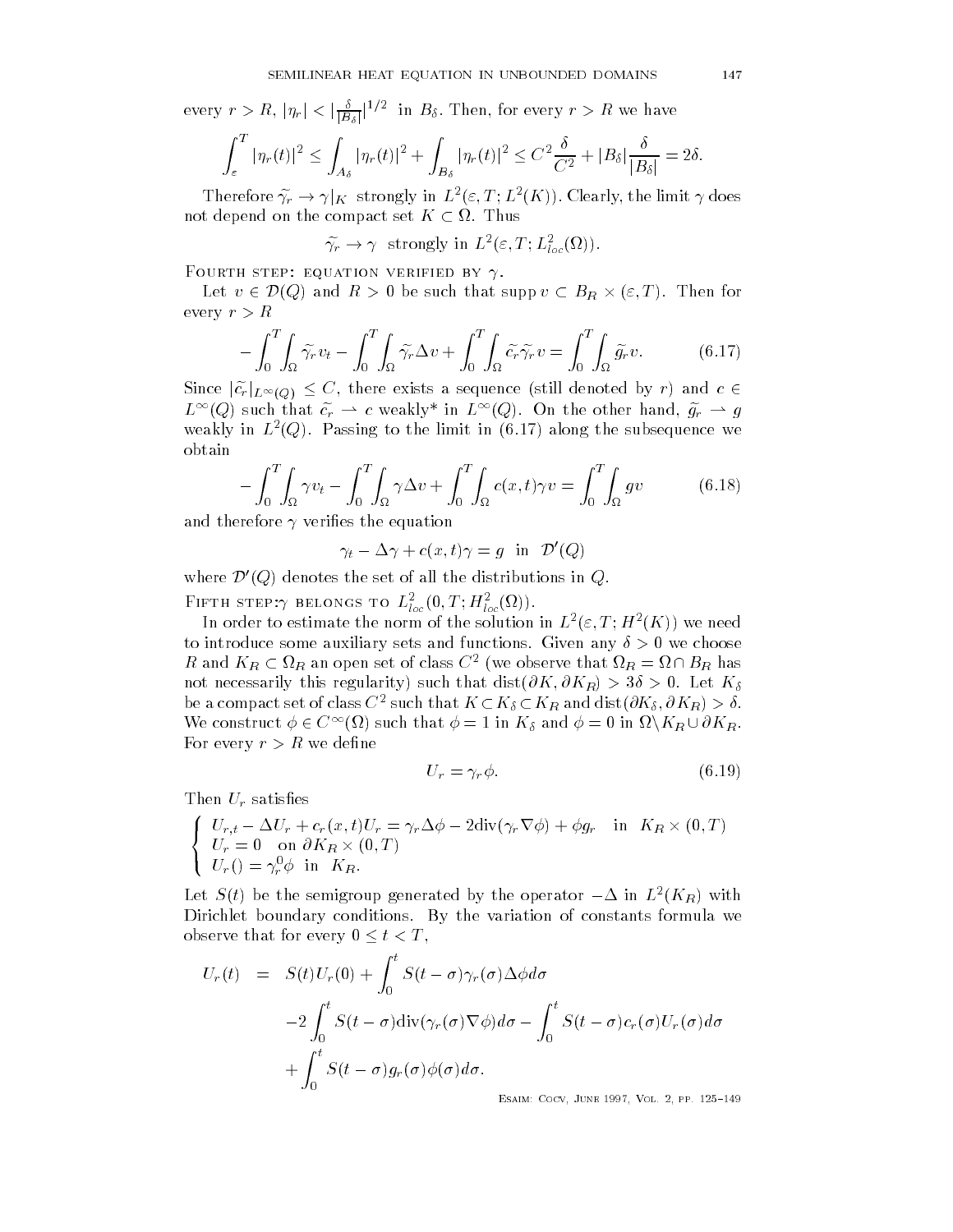Since  $S(\cdot)$  is an analytic semigroup and  $K_R$  is of class  $C^2,$  we have (see [10],  $p.74)$ 

$$
p.74)
$$
\n
$$
||S(t)v||_{L^{2}(K_{R})} \le ||v||_{L^{2}(K_{R})}; ||S(t)v||_{H^{2}(K_{R})} \le \frac{1}{t}||v||_{L^{2}(K_{R})}, \forall v \in L^{2}(K_{R}).
$$
\nIntanglating for  $0 < s < 2$  (see Lines Magnes [0]), we obtain

Interpolating for  $0 < s < 2$  (see Lions-Magenes [9]) we obtain

$$
||S(t)v||_{H^s(K_R)} \le C(s)t^{-s/2}||v||_{L^2(K_R)}, \ \forall v \in L^2(K_R). \tag{6.20}
$$

Therefore

$$
||U_r(t)||_{H^{3/2}(K_R)} \leq C(K_R)t^{-3/4}||U_r(0)||_{L^2(K_R)}
$$
  
+ $C(K_R, \phi)||\gamma_r||_{L^{\infty}(0,T;L^2(\Omega_r))}\int_0^t (t-\sigma)^{-3/4}d\sigma$   
+ $C(K_R, \phi)||\gamma_r||_{L^{\infty}(0,T;L^2(\Omega_r))}\int_0^t (t-\sigma)^{-3/4}\sigma^{-1/2}d\sigma$   
+ $C(K_R, C)||U_r||_{L^{\infty}(0,T;L^2(K_R))}\int_0^t (t-\sigma)^{-3/4}d\sigma$   
+ $C(K_R, \phi)||g_r||_{L^{\infty}(0,T;L^2(K_R))}\int_0^t (t-\sigma)^{-3/4}d\sigma$ .

 $\blacksquare$  . The contract of the contract of the contract of the contract of the contract of the contract of the contract of the contract of the contract of the contract of the contract of the contract of the contract of the

$$
||U_r(t)||_{H^{3/2}(K_R)} \le C[t^{-3/4} + 1]
$$

 $||U_r(t)||_{H^{3/2}(K_R)} \leq C[t^{-3/4} + 1]$ <br>where the constant C depends on  $\phi, K_R, T, G \geq ||g_r||_{L^{\infty}(0,T;L^2(\Omega))}$  and  $C \geq$  $||c_r||_{\infty}$ . That is  $||\gamma_r(t)||_{H^{3/2}(K_{\delta})} \leq C[t^{-3/4}+1]$ .

By a bootstrap argument we obtain that

$$
\int_{\varepsilon}^{T} \|\gamma_r(t)\|_{H^2(K)}^2 \leq C
$$

and therefore (for a subsequence)  $\widetilde{\gamma_r}|_K \rightharpoonup \gamma|_K$  weakly in  $L^2(\varepsilon,T;H^2(K)).$ This concludes the proof of Proposition 2.3.

We give an sketch of the proof of Proposition 1.1.

The state  $\sim$  solution of  $\sim$  solution of  $\sim$  solution of  $\sim$  solution of  $\sim$  solution of  $\sim$ derivative *z-statistic* structure in the satisfaction of the satisfaction of the satisfaction of the satisfaction of the satisfaction of the satisfaction of the satisfaction of the satisfaction of the satisfaction of the

$$
\begin{cases}\n z_{\tau_0,t} - \Delta z_{\tau_0} + f'(y)z_{\tau_0} = 0 \text{ in } Q = \Omega \times (0,T) \\
 z_{\tau_0} = 0 \text{ on } \Sigma = \partial \Omega \times (0,T) \\
 z_{\tau_0}(x,0) = z^0 \text{ in } \Omega\n\end{cases}
$$
\n(A.1)

where  $\alpha$  is the solution of  $\{ \pm i \, \sigma \}$  . Fine attribution of  $\pm$  with respect to  $\pm 0$  at - is then

$$
\left. \frac{\partial \Phi}{\partial \tau_0} \right|_{\tau_0 = 0} = \int_0^T \int_{\theta} y z_{\tau_0} dx dt.
$$
 (A.2)

Substituting y in  $(A.2)$  by left hand member of  $(1.5)$  and integrating by parts we obtain

$$
\left. \frac{\partial \Phi}{\partial \tau_0} \right|_{\tau_0 = 0} = \int_{\Omega} q(x, 0) z^0(x) dx \tag{A.3}
$$

—————————————————————————————